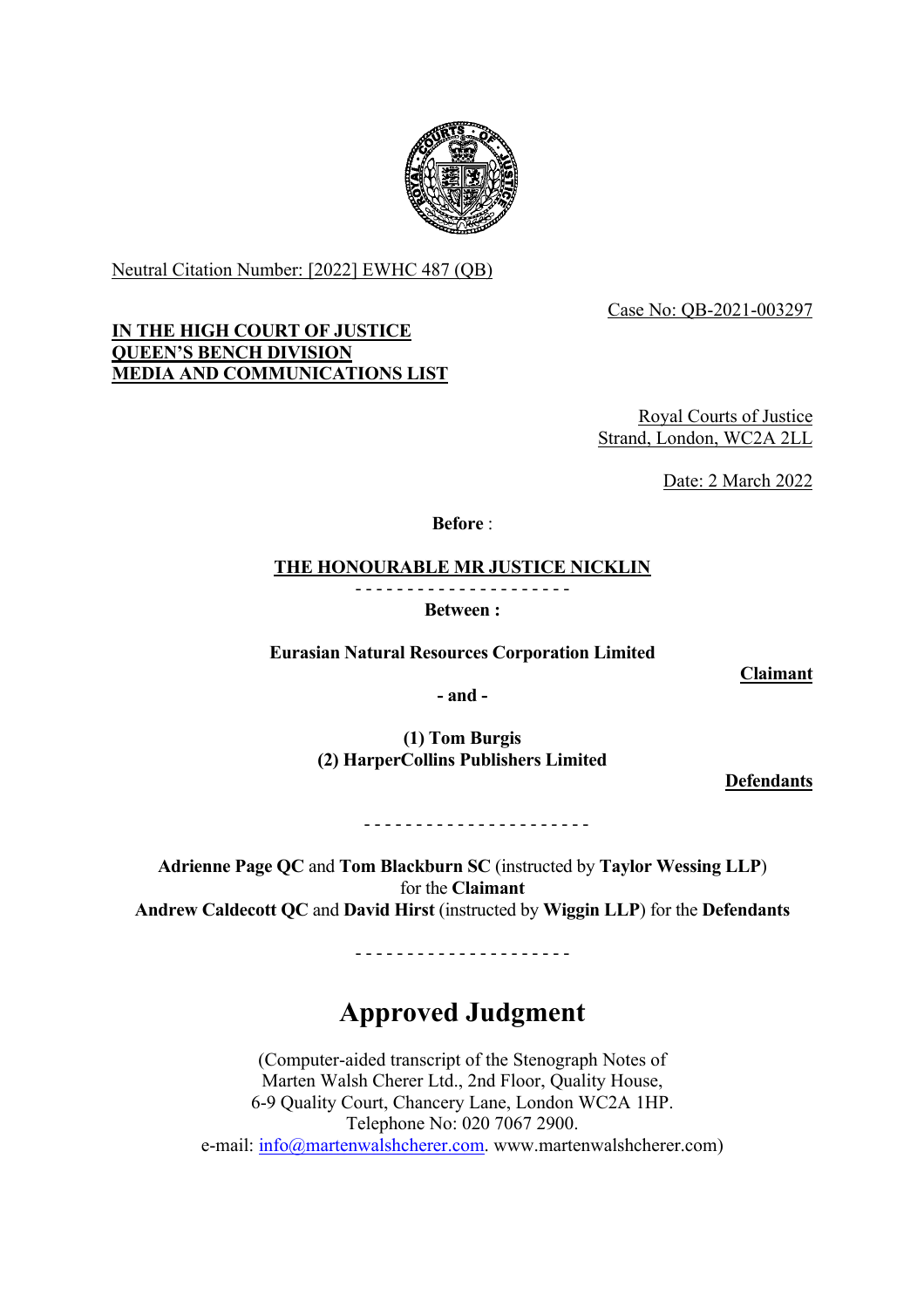## **MR. JUSTICE NICKLIN:**

- 1. This is a libel claim arising from the publication of a book "*Kleptopia*" written by the First Defendant and published in hardback by the Second Defendant in September 2020 ("the Book"). Paperback and e-book editions of the Book were published from 8 July 2021. The pagination of both the hardback and paperback editions are the same. The claim was commenced on 27 August 2021. The Particulars of Claim identified two sections of the Book which the Claimant contends defames it. Those are to be found at pages 283 to 287 and pages 308 to 309 and the text is set out in the Appendix to this judgment. I have removed some of the names of third parties from the quoted text because it is not right to embed them in a public judgment in circumstances where they could have no recourse.
- 2. When the paperback edition of the Book was published, it contained an Afterword in pages 341 to 345 (also set out in the Appendix). This was not complained of by the Claimant in the Particulars of Claim, but it is common ground that, in relation to the meaning that an ordinary reasonable reader would understand the paperback edition of the Book to bear, the Afterword must be read as part of the Book.
- 3. The natural and ordinary meaning that the Claimant says that the passages of the Book that it complains of bear is:
	- "(a) the Claimant had Andre Bekker, James Bethel and Gerrit Strydom murdered to protect its business interests; alternatively
	- (b) there are strong grounds to suspect that the Claimant had Andre Bekker, James Bethel and Gerrit Strydom murdered to protect its business interests; and
	- (c) there were reasonable grounds to suspect that the Claimant had Jon Mack poisoned."
- 4. It is an essential part of any claim for defamation that the words complained of should refer to the claimant. Sometimes a claimant relies on the existence of extrinsic facts – facts that are not referred to in the publication complained of – to establish that readers would understand the words complained of to refer to him/her. The Claimant in this claim has not done so. It has relied simply on the references to it contained in the Book. Those are set out in paragraph 21 of the Particulars of Claim, as follows:

"The statements complained of in their context of the Book as a whole referred to and were understood to refer to the Claimant:

- (a) The Claimant is identified in the Book not by indirect reference, or in a manner that would require a reader to infer that the Claimant was the company that was being referred to. The Claimant is named and identified directly as:
	- (i) the company which operated and owned the business described in the Book as Eurasian Natural Resources Corporation, and in that capacity is referred to correctly and repeatedly as 'ENRC' and 'ENRC plc' (pages 13, 73, 94, 121, 122, 128, 129, 130, 133, 134,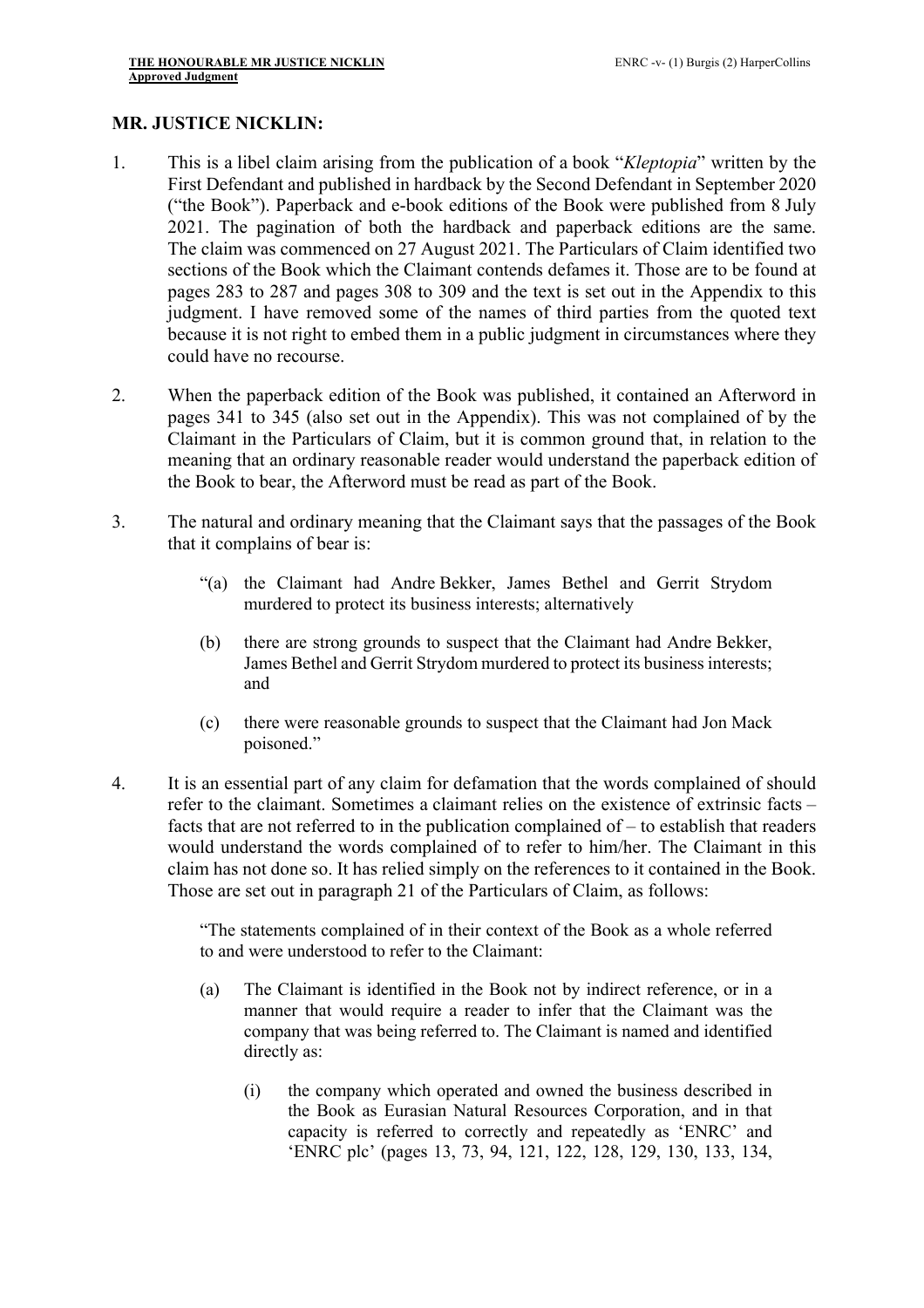135, 158, 172, 173, 174, 184, 209-213, 275-287, 295, 299-304, 307-309, and 334 of the Book); and

- (ii) the company which in 2007 was the vehicle for the public offering and listing on the London Stock Exchange and KASE. In that capacity it is also referred to correctly and repeatedly as 'ENRC plc' and 'ENRC' (pages 13, 14, 15, 24, 64, 130, 131, 157 and 335 of the Book).
- (b) The Book refers to the privatisation of the assets of the Claimant in 2014 and its consequent delisting from the Stock Exchange. Thereafter the Book refers throughout to 'ENRC' as the operating and decision-making entity in the narrative and, in particular, in chapter 36. The Book does not name Eurasian Resources Group or 'ERG' nor does that entity appear in the index of the Book, save for a reference to '*the Offer for ENRC by Eurasian Resources Group BV*' in the footnote on page 387 of the Book.
- (c) Without limiting the generality of a) and b) above:
	- (i) (Page 283) Andre Bekker is said to have investigated the value of '*the manganese prospect in the Northern Cape - the one ENRC bought for \$295 million*'.
	- (ii) (Page 283) [G] '*had been talking about a plan to hive off ENRC's Africa division*'.
	- (iii) (Page 284) Both Strydom and Bethel had decided in 2015 '*to leave ENRC*'.
	- (iv) (Page 284) [M] was dealing with Springfield Police as '*a representative of ENRC*'.
	- (v) (Page 285) … A private coroner, was paid by ENRC."
- 5. No Defence has yet been served. Instead, by order of 14 October 2021, I directed the trial of the following preliminary issues:
	- (1) whether the statements complained of at paragraph 20 of the Claimant's Particulars of Claim refer to the Claimant and, if so;
	- (2) the natural and ordinary meaning of the statement complained of;
	- (3) whether the statement complained of in any meaning found is defamatory of the Claimant at common law; and
	- (4) whether the statement complained of is or includes a statement of fact or opinion.
- 6. Consequent upon directions given for the preliminary issues trial, the Defendants filed a written notice, dated 29 October 202,1 setting out their case on the preliminary issues. In summary, the Defendants contended as follows:
	- (a) As to reference, the Defendants denied that the words in the two sections of the Book complained of would be understood by reasonable readers to refer to the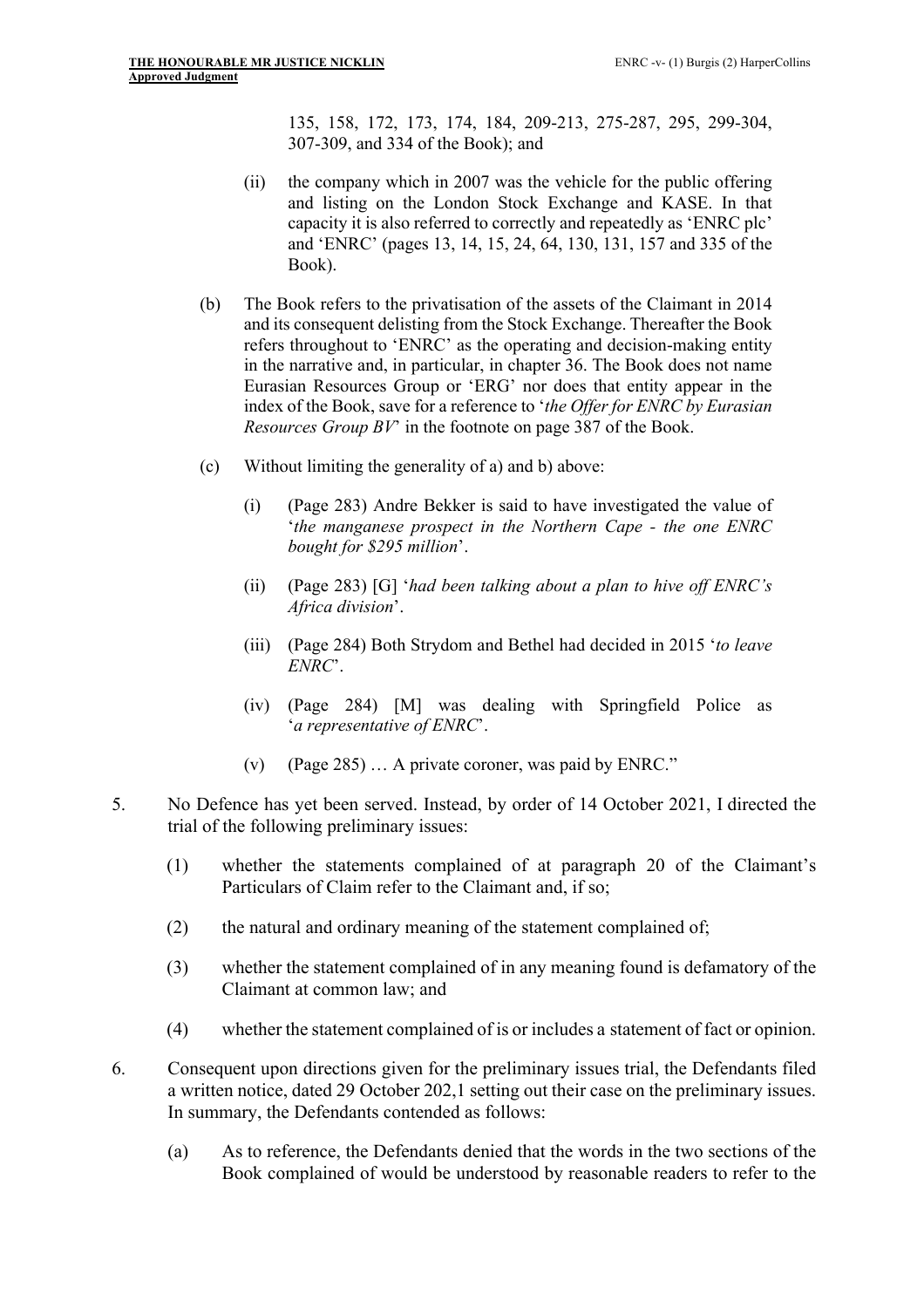Claimant. The Defendants contended the Book makes the following matters clear:

- (1) The Book explains that, by 2008, three businessmen from former Soviet republics had amassed a lucrative Kazakhstan-based natural resources business and incorporated it in London as Eurasian Natural Resources Corporation and floated "*a chunk*" of it on the London Stock Exchange via an IPO (page 12 of the Book). The businessmen are introduced in the *dramatis personae* and are thereafter referred to in the Book as "the Trio" (page 17).
- (2) Readers are told that ENRC refers to "*one of the most valuable*" UK public companies with a "*London headquarters*", a board of directors who were "*city grandees*" and compliance officers together with several well-known professional advisers (pages 13 and 94). ENRC is also stated to have a network of international offices and numerous employees (pages 128-130, 133 and 173). Readers are also told that ENRC owned "*extensive operations abroad*", including in Kazakhstan, the Congo, Zimbabwe, Zambia and South Africa (pages 10, 121, 276-278). The ENRC referred to throughout the Book is stated to be responsible for operations, corporate governance and all executive decision-making for the global business (page 121).
- (3) Prior to 2013, the company in overall control was the Claimant. Nevertheless, the Trio were the Book's prime targets in terms of allegations of corruption, but they were not directors (page 14). From 2013, the Claimant became a mere intermediate holding company (a corporate entity without any employees and a board) and is not identifiable from the depiction of ENRC in the Book in relation to any operational activity thereafter.
- (4) The Defendants contend that the Book makes clear that the Claimant had been stripped of all operational and executive functions well before the relevant events, the subject of the two passages complained of occurred. Those events took place in 2015 and 2016. The Book explains that the deaths of James Bethel and Gerrit Strydom took place in May 2015 and that of Andre Bekker in 2016. The Book states that "*by the end of 2013*" the Trio had already "*relocated their multibillion-dollar corporation abroad and that the new home of the Trio's corporate personage was Luxembourg*" (pages 210, 304 and 343). The author makes clear that the operational and governance issues together with the reconstituted ownership passed to the "*new non-public company*" when the Claimant was taken private (page 211). The Book's explanation for transferring operational control from the Claimant was to avoid any scrutiny of the Trio's affairs by the Serious Fraud Office which was carrying out an investigation into the public limited company. The Book refers to the "*city grandees*" falling away at this time (page 174).
- (5) The focus of the Book in relation to ENRC from 2013 is to "*the Trio's corporation*". The Defendants contend that the Book has a large number of references to the Trio's corporation used alternatively with ENRC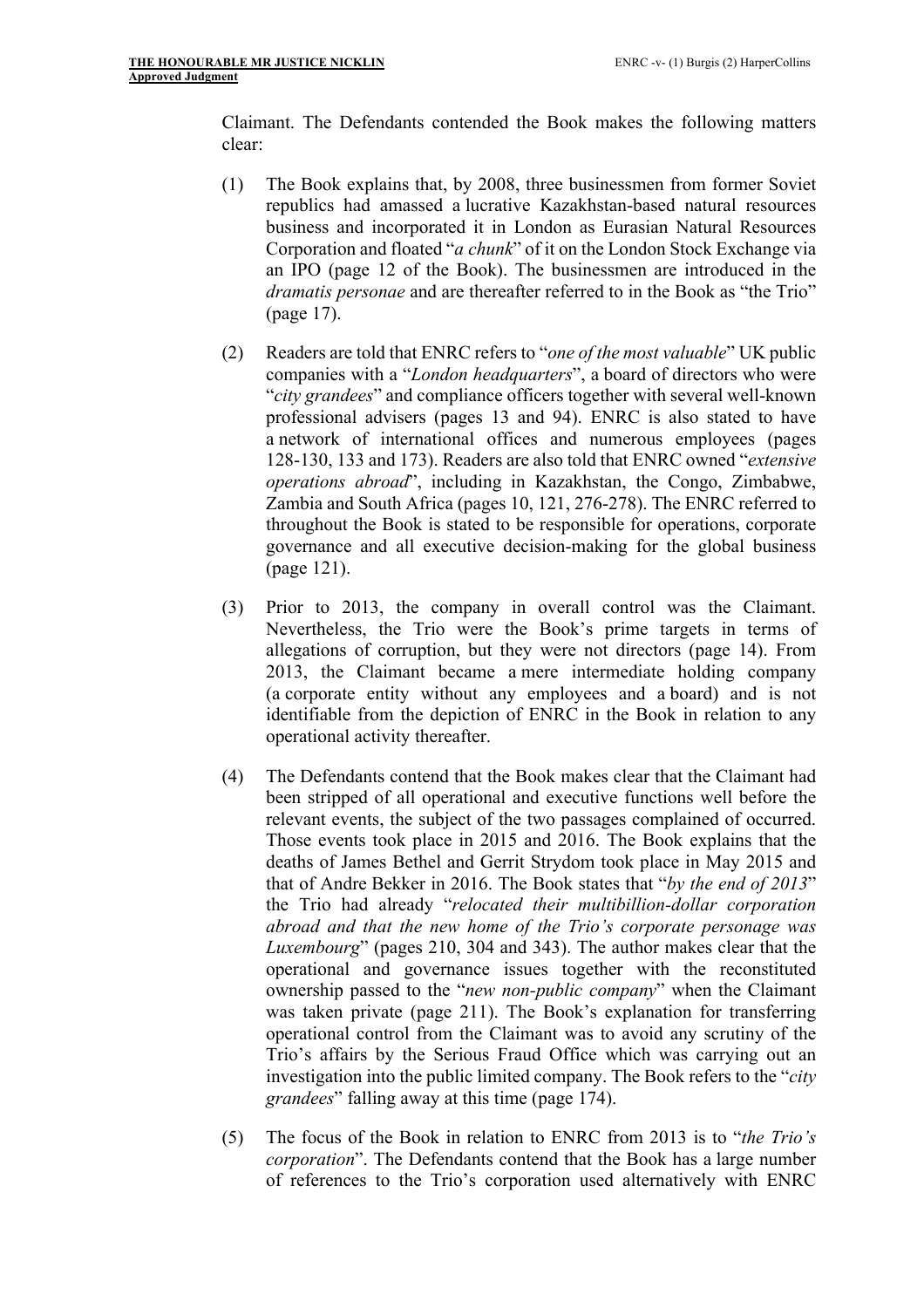(pages 73, 94, 212, 283, 285, 301-304), referred to as ENRC's "*successor company*". Readers would understand references to ENRC after 2013, including the two sections complained of by the Claimant, to refer to ERG, which is a successor company, notwithstanding that the text is not slavishly switched to naming the corporation as ERG.

- (6) Ordinary reasonable readers would not identify the Claimant as having been connected with the deaths of the three men and the poisoning of the fourth referred to in the Claimant's meanings. The Book expressly states that Bethel and Strydom, both "*held senior positions*" at the "*ENRC subsidiary*" in Africa run by another individual which was one of the subjects of the SFO's investigation (pages 284 to 285). The Book identifies several individuals, companies and state entities as having been involved in alleged corruption to which Bethel and Strydom would or might have been able to give evidence and about or whose financial interests might suffer from exposure of such corruption (pages 174, 210-212, 275-285, 300, 304 and 307-308). The Defendants contend that the suggestion that an intermediate group holding company in London would be understood by an ordinary reasonable reader to be a suspect or merit investigation is wholly fanciful.
- (b) As to meaning, the Defendants' case is that if the words complained of did refer to ENRC:
	- (1) they do not bear the meanings of guilt as advanced in the first of the Claimant's meanings;
	- (2) they contain no meaning defamatory of the Claimant concerning Jon Mack's suspicions that he had been poisoned. Readers are told there was no medical evidence to support his suspicion;
	- (3) in the context of the Book as a whole, the sections of the Book complained of by the Claimant mean ("the Defendants' Meaning"):

"the deaths of Andre Bekker, Gerrit Strydom and James Bethel are suspicious and the cause of death in each instance remains open to question which merits further investigation"; and

(4) finally, this meaning is a statement of the author's opinion.

In support of these submissions, the Defendants contend that the Book does not adopt a position on how any of these men died or attribute responsibility. The deduction or opinion that it remains an open question is communicated to the reader in clear terms by the following statements: "*… which left*  the question*, what had [killed Bethel and Strydom]*?" (page 287); "*… whatever befell the deceased bearers of ENRC's secrets ...*" (page 309); and "*… in fact, as you will see if you re-read chapters 36 and 39, we don't yet know what befell these men in their last hours or at whose hand.*" (Afterword, page 344).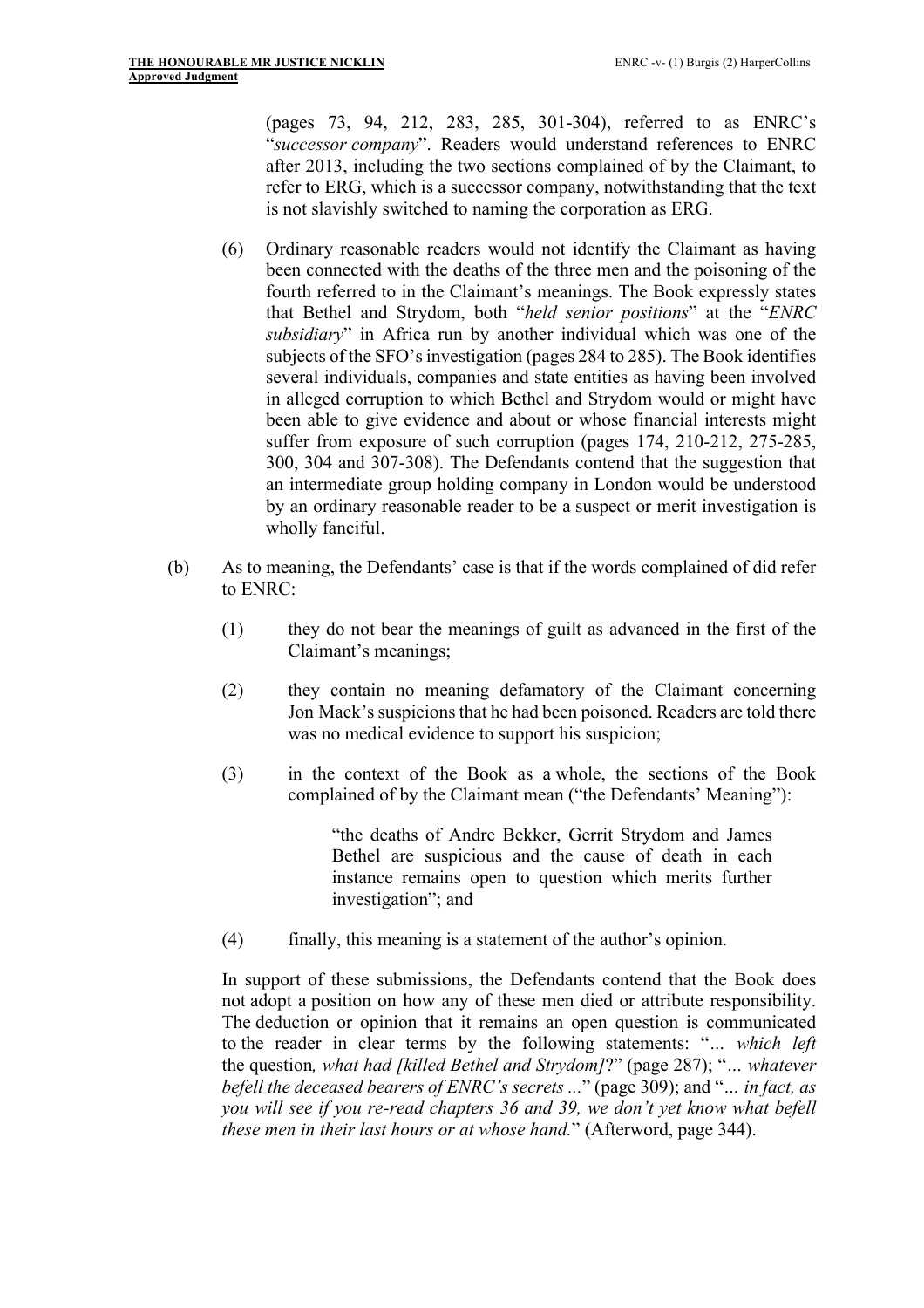(c) Finally, the Defendants contend that if the words complained of do refer to the Claimant, they are not actionable at common law as defamatory statements because the Claimant's meanings cannot be committed by corporations, in other words the act of murder, still less holding companies but only by natural persons.

## **The approach to determining preliminary issues in defamation claims**

- 7. As is now the well-established practice, I read the Book without having read the Particulars of Claim, the Defendants' written case or the skeleton arguments: see *Tinkler -v- Ferguson* **[2019] EWCA (Civ) 819** [9] and [37]; and *Millett -v- Corbyn* **[2021] EMLR 19** [8]. That is in order, so far as possible, to place me in the position of an ordinary reasonable reader and to enable me to capture my immediate impression of the meaning of the Book. I knew, of course, the identity of the Claimant.
- 8. It is perhaps important to state, clearly, that the hearing today has been limited to the preliminary issues that are identified above ([5]). If the action continues, then the Defendants will have an opportunity to raise any substantive defences and other challenges to the Claimant's claim. At this stage, therefore, the Court is not considering any question of whether the allegations made in the Book against the Claimant (or anyone else) are true. The Court is also not, at this stage, considering whether the Claimant can satisfy the requirements of s.1 Defamation Act 2013 (serious harm to reputation) and particularly how that section affects companies. That issue, together with any defences raised by the Defendants, would fall to be considered later in the proceedings if the claim continues.
- 9. The Book contains many serious allegations against the Claimant, its owners, shareholders and/or officers and indeed other people in events unconnected with the Claimant. Ms Page QC quite correctly recorded in her submissions that, so far as concerns the Claimant and those connected with it, the allegations made in the Book are disputed. The function of the Court, at this stage, is limited to determining the preliminary issues that I have identified.

# **The relevant legal principles**

- 10. There is no dispute as to the general approach the court must adopt in determining the natural and ordinary meaning of a publication and whether the statement complained of is (or contains) an allegation of fact or an expression of opinion. The long-established principles are gathered in *Koutsogiannis -v- Random House Group Limited* **[2020] 4 WLR 25** [12]-[17], as approved by the Court of Appeal in *Millett -v- Corbyn*.
- 11. To those well-established principles Ms Page has also reminded me of several other statements of the law which are uncontroversial:
	- (a) A wider degree of latitude is given to the words to convey particular meanings where the words published are imprecise, ambiguous, loose fanciful or unusual: *Lewis* **-***v- Daily Telegraph* **[1963] 1 QB 340, 374**.
	- (b) Where the publisher invites the reader to adopt a suspicious approach, a reader may be guided to the real explanation of what has taken place; an explanation which the publisher did not care or did not dare to express in direct terms: *Jones*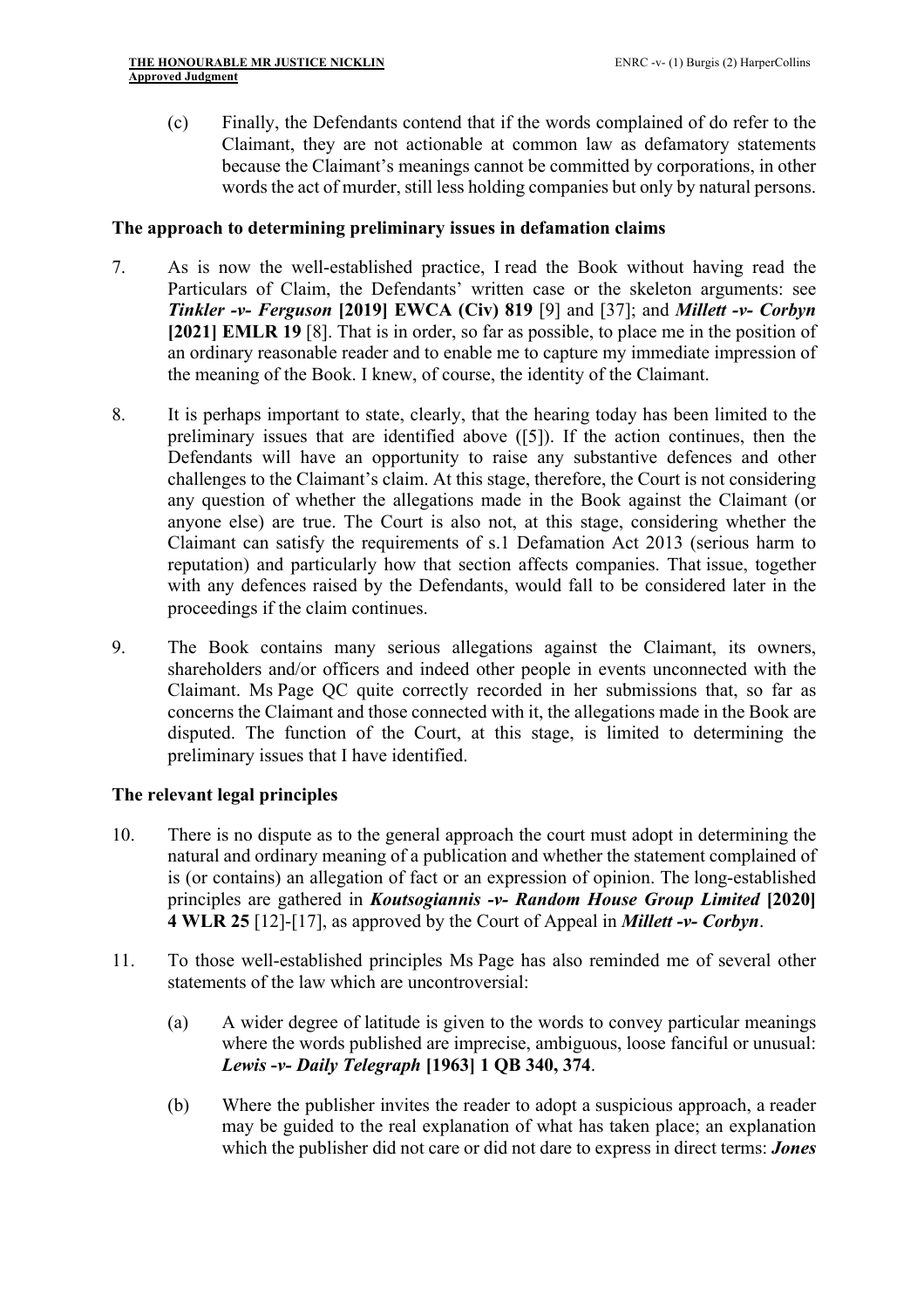*-v- Skelton* **[1963] 1 WLR 1362**, **1372** and *Lloyd -v- David Syme and Co Ltd* **[1986] 1 AC 350**, **363-364**.

- (c) In such cases it may be reasonable for the reader to indulge in a degree of conjecture or guesswork which might otherwise not be permitted: *Amalgamated Television Services Pty Ltd -v- Marsden* **[1988] 43 NSWLR 158**, **169F**.
- (d) The statement complained of must be recognisable as opinion rather than a statement of fact: *Morgan* **-***v- Associated Newspapers Ltd* **[2018] EWHC 1850 (QB)**.
- (e) Opinion is something that is or can reasonably be inferred to be a deduction, inference, conclusion, criticism, judgment, remark, or observation: *Butt -v-Secretary of State for the Home Department* **[2019] EMLR 23** [24].
- (f) The ultimate determinant is how the statement would strike the ordinary reasonable reader, that is whether the statement is discernibly opinion: *Butt* [39].
- 12. As to the requirement that the words complained of must refer to the claimant in a defamation claim, I can take the statement of legal principles from *Monir -v- Wood* **[2018] EWHC 3525 (QB)**.
	- [95] To be actionable, words in a publication that are alleged to be defamatory must refer to the claimant. If s/he is not named, reference to the claimant can be intrinsic – i.e. from the words themselves (e.g.  $X$ 's father is a thief) – and/or established by the proof of extrinsic facts, knowledge of which would cause a reasonable reader to understand the words to refer to the claimant: *Economou -v- De Freitas* **[2017] EMLR 4** [9].
	- [96] Understanding the law relating to reference must start with the appreciation of the fundamental principle that the test is objective. The question is whether the hypothetical ordinary reasonable reader (if necessary, attributing knowledge of particular extrinsic facts) would understand the words to refer to the claimant: *Morgan -v- Odhams Press Ltd* **[1971] 1 WLR 1239, 1243B, 1245B**, *per* Lord Reid; **1261E-F** *per* Lord Guest; and **1264A** *per* Lord Donovan. In assessing this, the Court adopts the same approach as to the determination of meaning: **1245G** *per* Lord Reid.
- 13. No extrinsic facts are relied upon either by the Claimant, to establish reference, or by the Defendants in an attempt to rebut the Claimant's case on reference. As such, my task would be limited to the objective assessment of whether an ordinary reasonable reader would understand the word complained of to refer to the Claimant in the defamatory sense contended for by the Claimant.
- 14. A point that had emerged prior to the hearing, but more clearly during the hearing, was a dispute between the parties as to the parameters of the exercise in determining the first preliminary issue; that is the issue of reference. Unlike the other issues that fall for decision, reference is an issue to which evidence is potentially admissible. Deliberately, no directions were made for the service of evidence. The parties did not seek such a direction. As such, on the specific question of reference, the exercise the Court could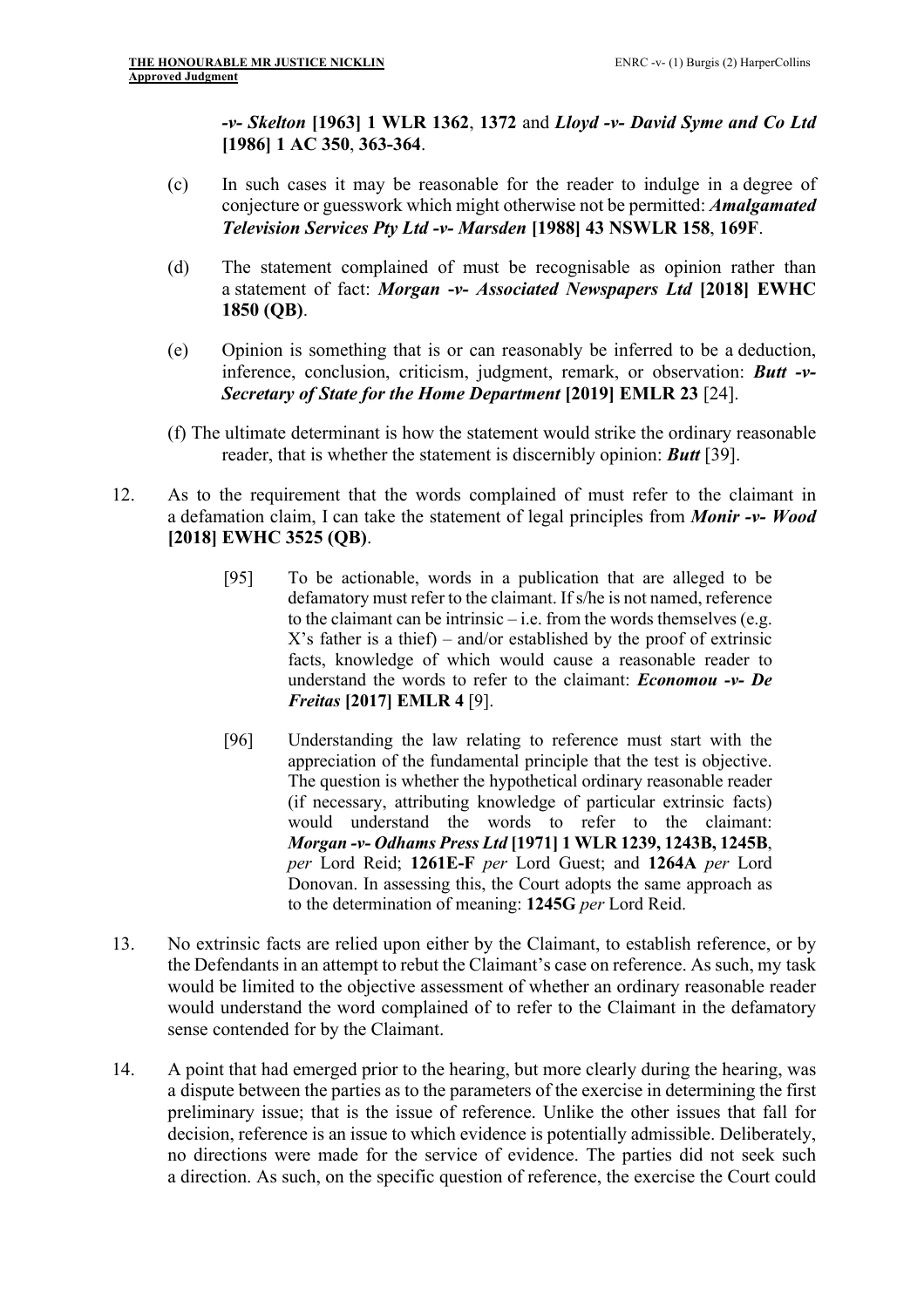carry out today would be limited to the impression created on the ordinary reasonable reader from reading the Book, and including particularly the passages that were identified by the parties. If this case were to go further, there might arise a question of whether any allegation defamatory of an ENRC corporation refers to this Claimant. I will return to this issue below.

- 15. *Millett -v- Corbyn* also establishes, at [9], that at common law a meaning is defamatory and therefore actionable if it satisfies two requirements. The first, known as "*the consensus requirement*", is that the meaning must be one that "*tends to lower the claimant in the estimation of right-thinking people generally*". The Judge must determine "*whether the behaviour or views that the offending statement attributes to a claimant are contrary to common, shared values of our society*": *Monroe -v- Hopkins* **[2017] 4 WLR 68** [51]. The second requirement is known as the "*threshold of seriousness*". To be defamatory, the imputation must be one that would tend to have a "*substantially adverse effect*" on the way that the people would treat the claimant: *Thornton* **-***v- Telegraph Media Group Ltd* **[2011] 1 WLR 1995** [98].
- 16. As regards defamation claims by companies, a corporation which trades for profit may bring an action for defamation in respect of the publication of defamatory matter which affects its business or trading reputation. A corporation cannot be injured in its feelings and at common law. A company can only sue in respect of imputation that caused damage to its trading or business reputation and liable to cause it financial loss. Additionally, companies must now meet the requirements of s.1(2) Defamation Act 2013.
- 17. Mr Caldecott QC identified a line of authority in which it has been held that a corporation cannot sue in respect of allegations of *"murder or incest or adultery*" because a company, not being a real person, cannot commit those acts: *South Hetton Coal Co -v- N.E. News* **[1894] 1 QB 133, 141**, approving a similar statement of the law by Pollock CB in *Metropolitan Saloon Omnibus Co -v- Hawkins* **(1859) 4 H&N 87**, **90**. Similarly, in *D&L Caterers v D'Anjou* **[1945] KB 364, 366**, Lord Goddard CJ stated:

"If one said of a company 'it is a murderer' or 'it is a forger', I have no doubt that the company could not bring an action, because a company cannot forge and a company cannot murder, so that in the ordinary way it would not be actionable to write something of a company which might be actionable in the case of individuals, unless what is written reflects on the company in the way of its business."

18. Ms Page QC argues that Mr Caldecott's argument, based on these authorities, is too wide. She has referred me to, and relied upon, a decision of the High Court of Australia in *Barnes -v- Sharpe* **(1910) 11 CLR 462**, in which Griffith CJ held: "*The injury done to the reputation of a trading company by imputing to them criminal practices is in no way affected by the question whether they could be successfully prosecuted for them in a criminal court.*" She also contends that the line of authority, relied upon by Mr Caldecott, has been criticised in several subsequent cases: see *National Union of General and Municipal Workers -v- Gillian* **[1946] KB 81**; *Bognor Regis UDC -v-Campion* **[1972] 2 QB 169**, **176-178**; *Willis* **-***v- Brooks* **[1947] 1 All ER 191**; and *Multigroup Bulgaria AD -v- Oxford Analytica Ltd* **[2001] EMLR 28**.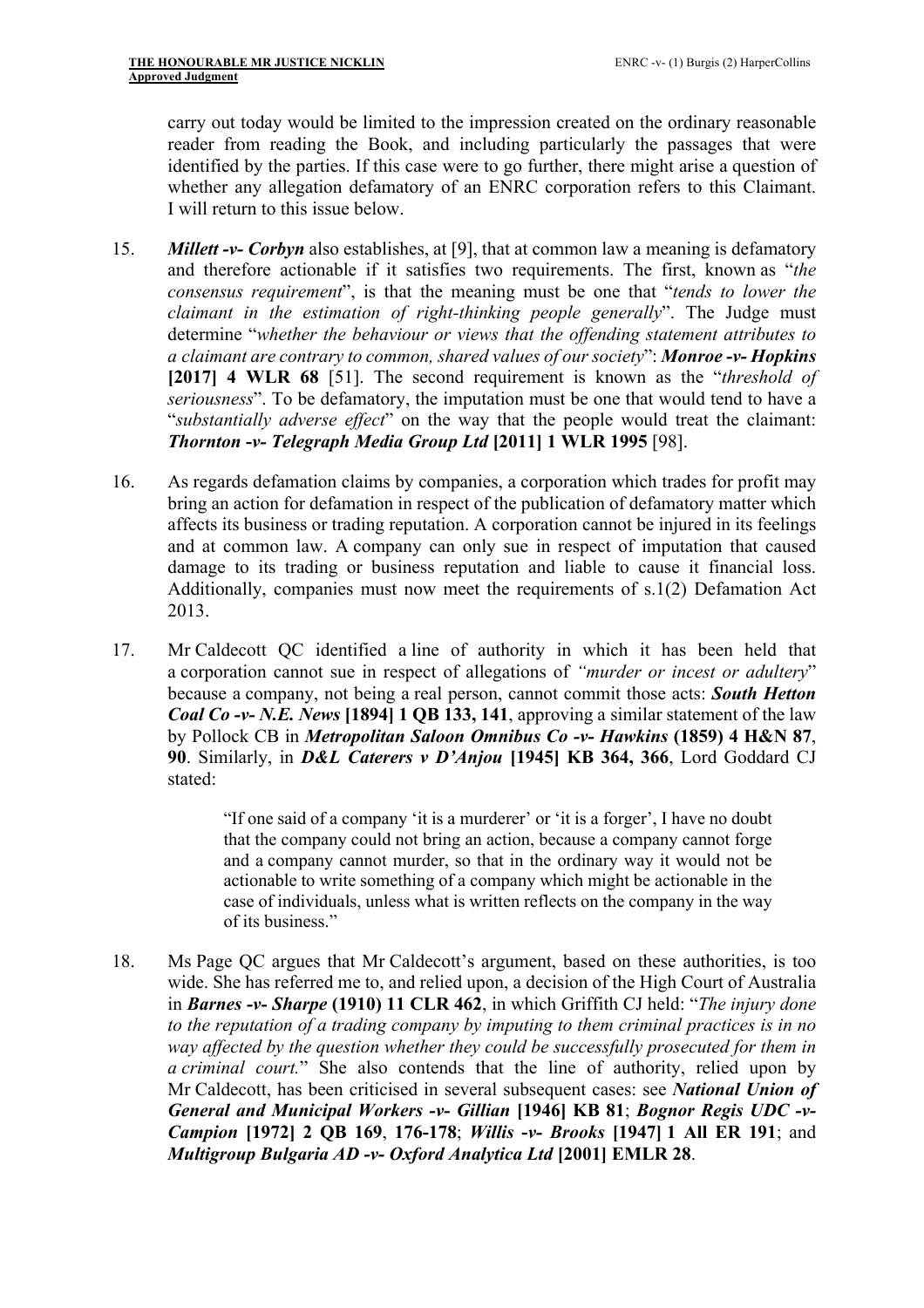19. In the last of those cases, Eady J said ([41]):

"It is probably correct to say that earlier judicial statements, to the effect that allegations of corruption cannot be taken as reflecting upon a corporate entity's business reputation, were too widely expressed. Normally of course they would be taken as reflecting upon one or more human beings rather than upon corporations; but there could be circumstances in which Lord Keith's test in Derbyshire could be satisfied if such allegations had a tendency to damage a corporation's business reputation. Yet the court does need to examine such contentions very carefully in those where it might be thought that the allegation reflects primarily upon human beings."

- 20. For my part, like Eady J, I doubt that the rather firm statements of principle from the older authorities cited by Mr Caldecott now represent the law. The ability of corporations to commit criminal offences has expanded significantly since the late 19th century. Companies can now face prosecutions for a range of criminal offences ranging from alleged breaches of health and safety and environmental protection legislation all the way to corporate manslaughter.
- 21. However, like most matters concerned with the meaning of words, the real question is what allegation the hypothetical ordinary reasonable reader would understand was being made by the publication concerned. "*One always gets back to the fundamental question what is the meaning that the word convey to the ordinary man. You cannot make a rule about that*": *Lewis -v- Daily Telegraph* **[1964] AC 234, 285** *per* Lord Devlin. A statement in an article that an asbestos company has "*murdered its employees*" may well not bear a literal meaning that the company is guilty of the criminal offence of murder, but it may, in context, bear a meaning that it had contributed or caused the deaths of its employees by failing to provide adequate protective equipment and a safe working environment. There is little doubt that such a meaning would be defamatory of the company, and, in context, the use of "*murder*" would be likely to be found to be hyperbolic and a strong indication of an expression of an opinion. By contrast, an allegation that a company had paid a contract killer to murder a director of a rival company might well be found to contain a factual allegation of procuring the murder of the relevant individual. Providing that the allegation did actually refer to the company, rather than an individual, it could hardly be doubted that it would be defamatory of the company at common law. These examples serve to demonstrate that what allegation is being made, and whether it refers to and reflects adversely upon a company, all depends on the precise nature of the allegation and the context in which it appears. The relevant principles, and the need to draw a careful distinction between defamatory allegations made against the corporate entity and allegations made against officers or employees of the company, were recently set out by Tipples J in *Public Joint Stock Company Rosneft Oil Company -v- HarperCollins Publishers Ltd* **[2021] EWHC 3141 (QB)**:
	- [13] It is clearly established that a company is entitled to sue in respect of defamatory matters which can be seen as having a tendency to damage it in the way of its business. Examples are those that go to credit such as might deter banks from lending to it, or to the conditions experienced by its employees, which might impede the recruitment of the best qualified workers, or make people reluctant to deal with it: see *Derbyshire County Council -v- Times*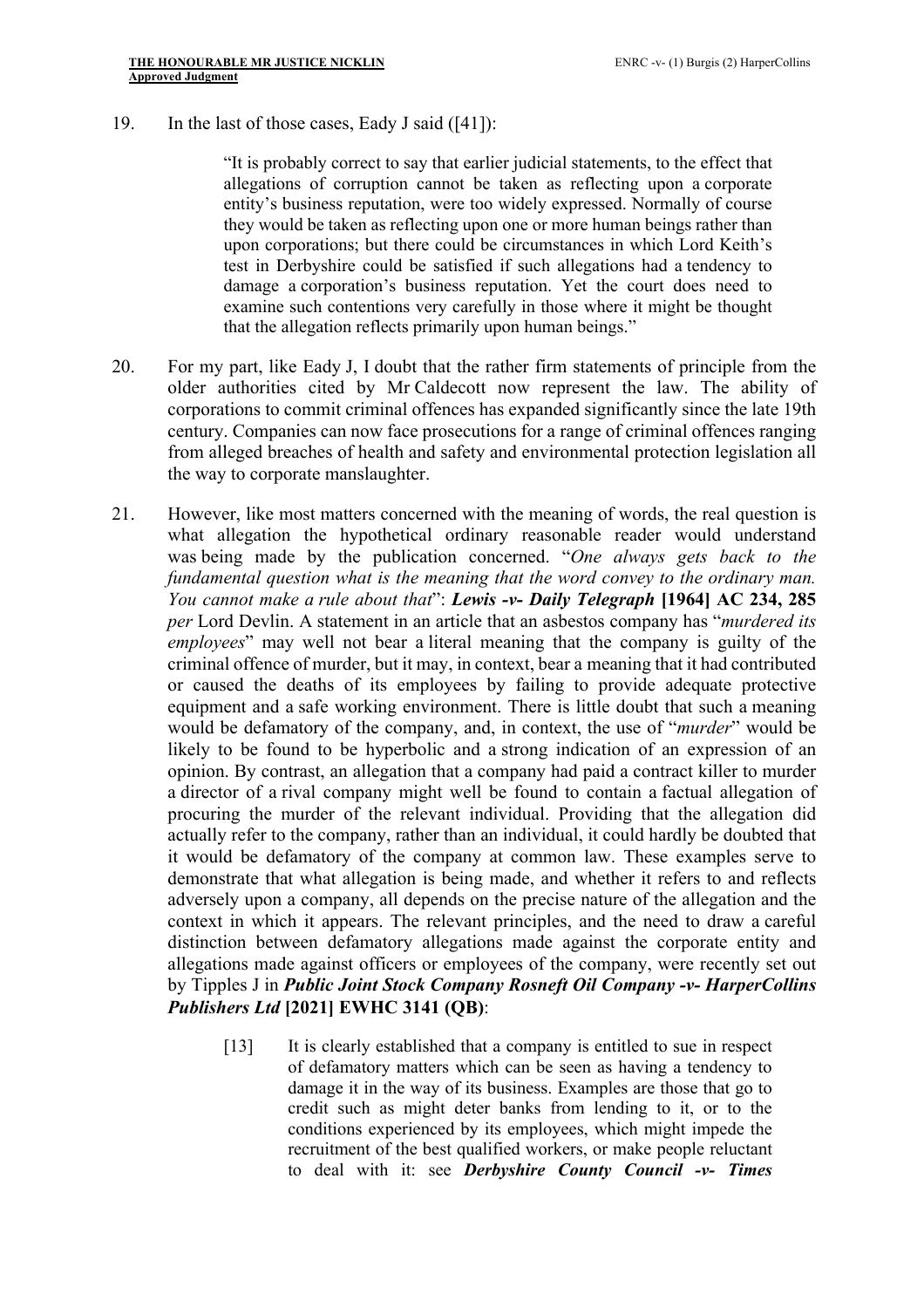*Newspapers Ltd* **[1993] AC 534**, HL ("*Derbyshire*") at **547B-C**, *per* Lord Keith of Kinkel. The editors of *Duncan and Neill on Defamation* (5th Edition; 2020) ("*Duncan & Neill*") explain that 'an allegation which impugns the honesty or fairness of the business methods employed by the corporation or company may be actionable, as may allegations which reflect adversely on the financial position or the efficiency of the company' (see para. 10.02).

- [14] An imputation is now only actionable by a company if it has a tendency to cause a substantial adverse effect on people's attitudes towards the company: *Triplark* [11]-[13]. The threshold has been set higher by statute which requires a company to prove that the harm to its reputation has caused or is likely to cause it 'serious financial loss': s.1(2) Defamation Act 2013.
- [15] Further, it is also well established that a company cannot bring an action in respect of allegations which reflect solely on its individual officers, and not on the corporation: see *Bognor Regis UDC -v-Campion* **[1972] 2 QB 169**, Browne J at **175** (cited with approval in *Derbyshire* at **545E-547A**). In cases where the words might be thought to 'reflect primarily upon human beings' the court will examine carefully a contention that they are damaging to the company's business reputation: *Multigroup Bulgaria Holding AD -v- Oxford Analytica Ltd* **[2001] EMLR 28** [41], Eady J ("*Multigroup*").
- [16] The editors of *Duncan & Neill* explain the following in relation to allegations reflecting on the officers or employees of a company at para. 10.05:

'But allegations about officers of a corporation or company, or even about an individual employee if they relate to their work in their employment, will often reflect on the corporation or company itself, either because the act of the individual or individuals will be identified in the mind of the publishee with the employer, or because the allegations involve some imputation against the methods of selection of staff or their supervision. Similarly, allegations against a corporation or company will often involve by necessary inference imputations against those who are responsible for its direction and control. Such inferences may arise more easily in the case of directors of a small family company than in the case of directors (especially non-executive directors) of a large organisation'.

[17] In *Undre -v- Harrow LBC* **[2017] EMLR 3** ("*Undre*"), Warby J explained at [21]:

> 'Cases where individuals and companies are co-claimants can give rise to difficulties when it comes to reference and meaning. A single set of words can defame both a company director or officer and the company itself, particularly if the individual is so closely associated with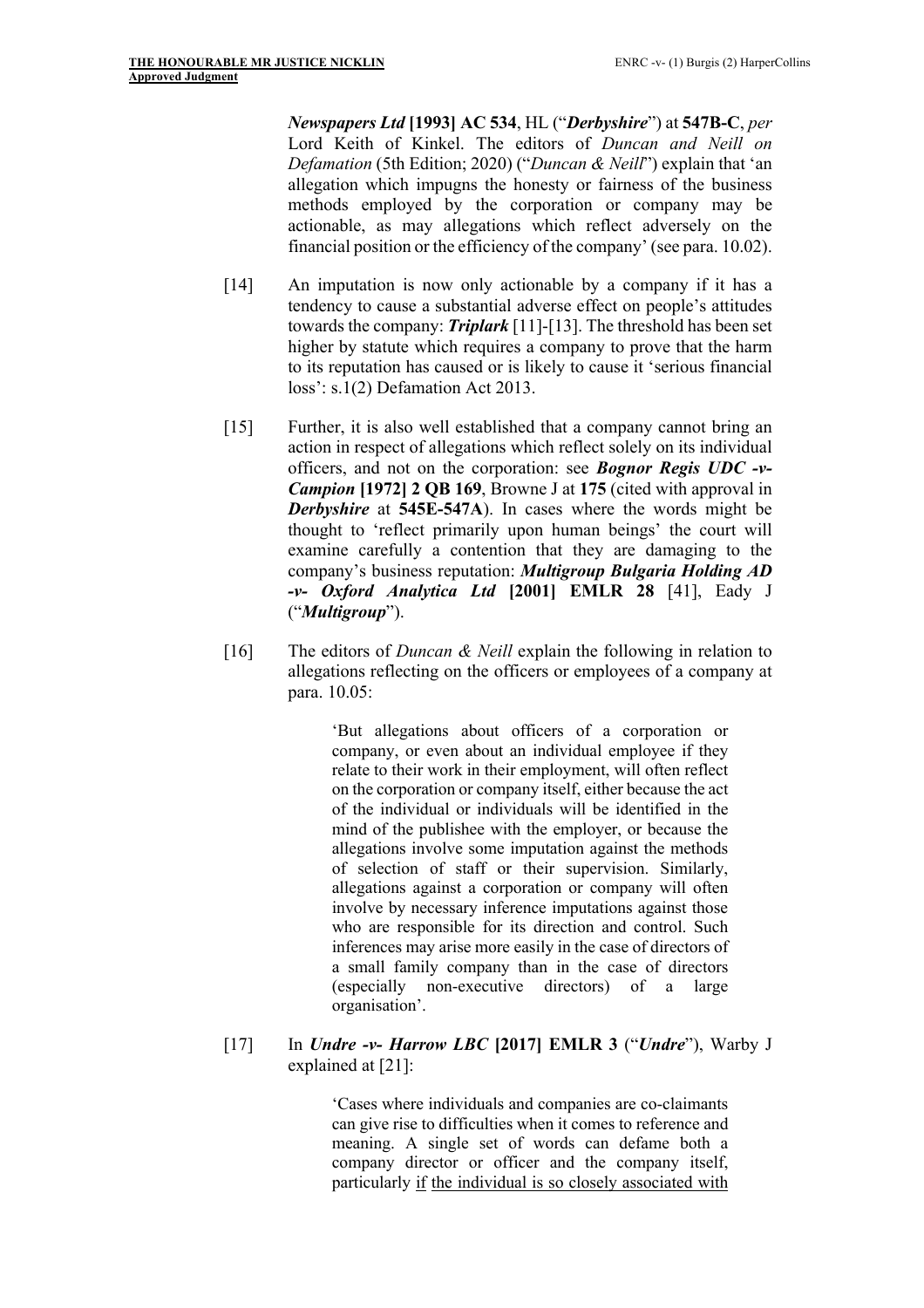the company that those who know them will treat one as an alter ego of the other.'

- [18] The words underlined in *Undre* were relied on by Mr Browne, for the claimant, as one of his examples where a reader identifies the act of an individual with the company. He submitted that, in relation to the association between Mr Igor Sechin and the claimant in the present case, this example is particularly apt.
- [19] However, as was explained in *Jameel -v- Times Newspapers Ltd* **[2004] EMLR 665**, CA at [35] by Sedley LJ:

'It has to be kept well in mind that a limited liability company is a distinct legal person, not an extension of its proprietor (if I may adopt an imprecise but useful term). To defame the proprietor, even in an article which identifies the business as his, is not to defame the company unless the article also suggests that the company is itself implicated in the wrongdoing or suspicion of wrongdoing attributed to the individual, or it merits investigation for the same reasons as its proprietor. This article suggests none of those things.' (Underlining added)

[20] Examples of words which reflect solely upon a company's individual officers, and not upon the company itself, were identified by Warby J in *Triplark* [55]:

> 'This could be the case where the allegation is of personal misconduct, such as sexual promiscuity, by an officer of the company ... Equally, however, a publication might (at least in principle) impute misconduct by a director, for instance bribery, in the course of business activities on behalf of the company but, on a proper analysis, it might nevertheless defame only the individual and not the company for which he or she worked.'

- [21] Therefore, in Warby J's second example of bribery by a director, the proper analysis referred to is to identify whether the company itself is implicated. If it is not, then it will only be the individual that is defamed, not the company for which he or she worked.
- [22] In any event, whether a company can maintain a claim for defamation turns on two fundamental requirements: the words must refer to the corporate claimant, and they must convey a defamatory meaning about the corporate claimant (see *Undre* [23]; and *Triplark* [55] in which Warby J identified this as the 'first principle' derived from the following cases: *Multigroup, Elite Model Management Corporation -v- BBC* (25 May 2001, unrep.), Eady J ("*Elite*"); *Al Rajhi Banking & Investment Corporation -v- The Wall Street Journal Europe SPRL* **[2003] EWHC 1358 (QB)**, Eady J ("*Al Rajhi*")).

**Submissions**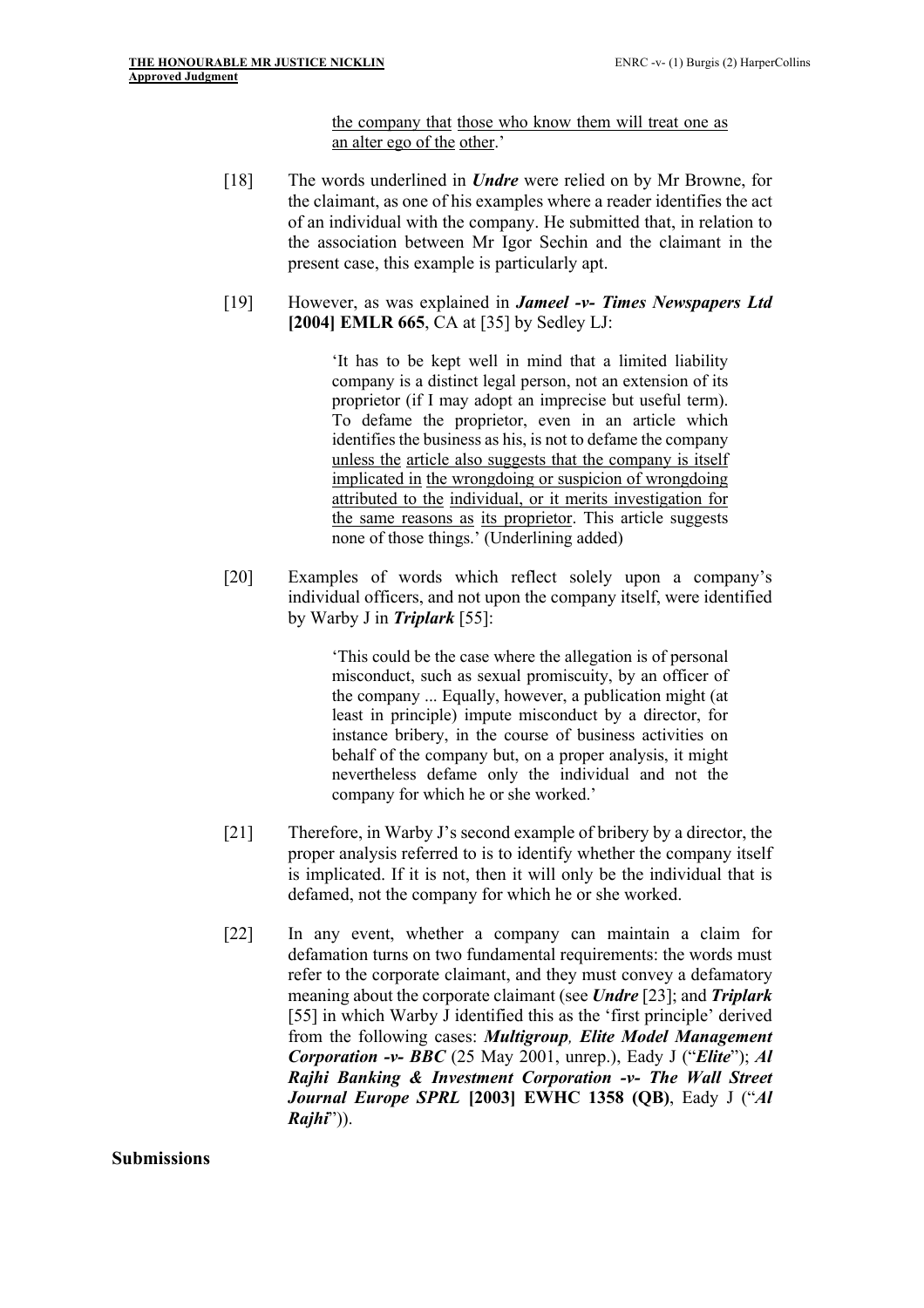- 22. Ms Page QC submitted that the section of the Book complained of by the Claimant would be understood by readers to refer to the corporate entity ENRC. Ms Page took me through several passages in the Book which, she submitted, showed that the Claimant was being referred to as effectively the alter ego of the Trio. It was the entity through which the acts of wrongdoing identified in the Book were carried out. Chapter 36, particularly, which contains the words complained of, Ms Page suggests tells the reader that ENRC's Africa operations had involved bribes and corruption. These were the secrets that needed to be kept, if necessary, by silencing people. She argues that this provides the motive for what would be understood to be the murder of Bekker, Bethel and Strydom. In context, she argues, readers would understand that the ENRC had had them murdered. When the topic of the men's death is returned to, in chapter 39, the chapter ends with the observation: "*Whatever befell the deceased bearers of the ENRC secrets, their deaths struck fear into those charged with establishing the truth.*" This, she said, neatly encapsulates the allegation of murder for which the ordinary reader would understand ENRC was responsible. The motive being the need to protect its incriminating business secrets. The people who actually carried out the murder did so to protect ENRC, Ms Page submits.
- 23. Mr Caldecott submitted that there were two issues. First, whether the suspicious deaths would be linked to individuals as opposed to the company. If it is only to individuals, then he submits the claim must fail because it lacks any connection with any corporate entity.
- 24. Second, if the text suggests that a company did order or procure the murder of the three men, then the issue is *which* company. He submits that, if the text refers to a company at all in connection with the men's deaths, then the reader would understand it was to the Luxembourg company.
- 25. On the first issue, Mr. Caldecott suggests that the nature of the allegation is important. Murder is, as all readers would understand, only capable of being carried out by an individual or individuals. The Claimant's meaning is not that it was morally or legally responsible for the murders or poisoning; it is that the company had actually had the three men murdered. The Book makes clear that none of the Trio ever served on the board of the company. The motive for harming the four men is explained in the book. ENRC, he submits, as a corporate entity is, in many instances, portrayed as the victim of the fraud, in particular that carried out in the African operations. Further ENRC is identified as having brought in Neil Gerrard to investigate corruption and other wrongdoing. Yet it was one of the Trio who is said in the Book to be responsible for removing him. There are, Mr Caldecott submits, a host of people who would have had a motive for killing people who threatened their criminal activities, many of whom and identified in the Book and whose connections to the underworld and illegality are also made plain. In relation to ENRC's activities in Africa, Mr Caldecott highlights that ENRC was, through Mr Gerrard, said to be attempting to investigate what was going on. Identified individuals within ENRC are said to have obstructed that investigation and ultimately Mr Gerrard was removed by one of the Trio. He is said to have received death threats and others involved with the investigation also said to have been threatened.
- 26. On his second point, Mr. Caldecott submits that the reader will understand from the book that there are potentially several corporate companies in the ENRC structure.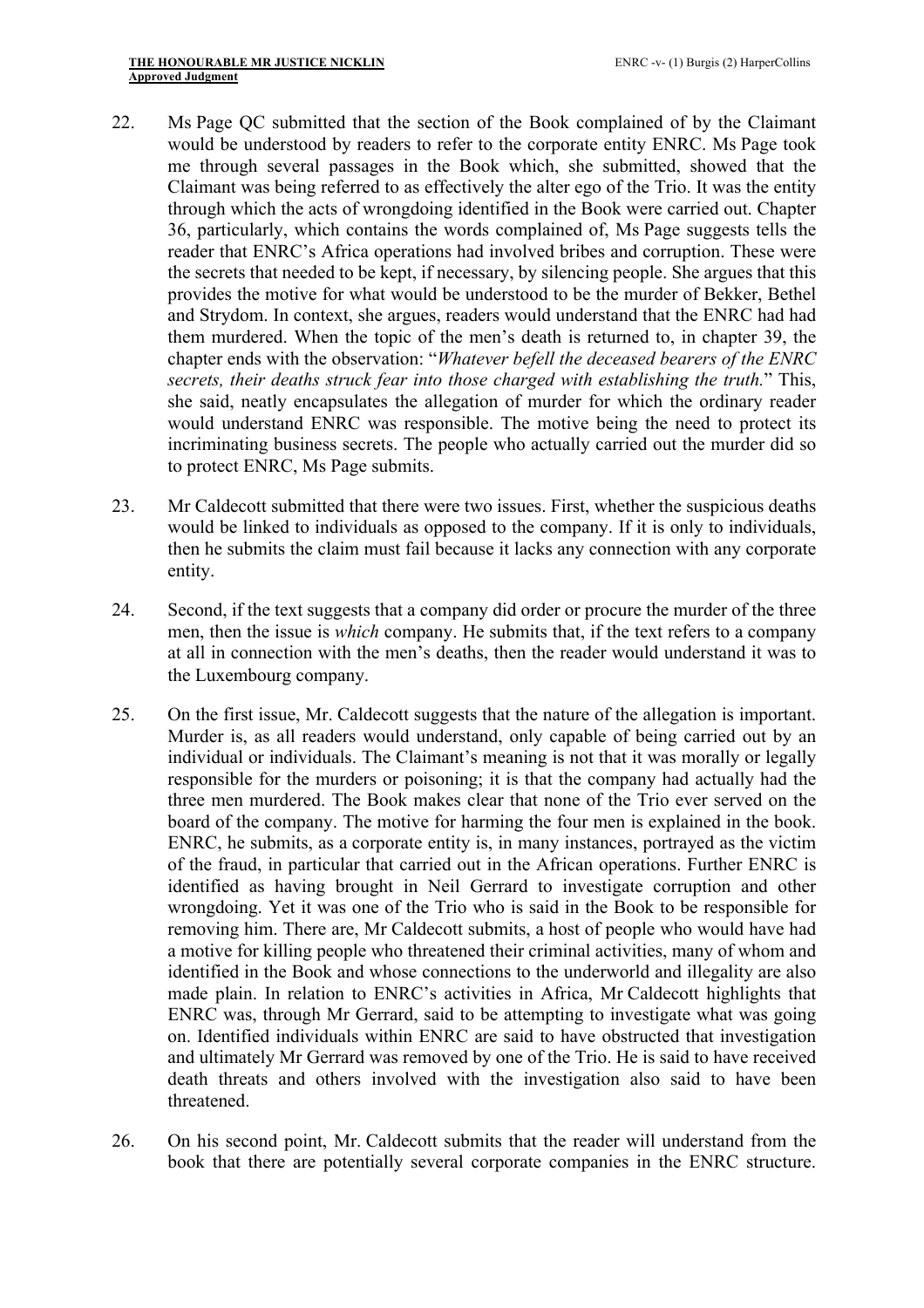If, contrary to his primary submission, the passages in the book do defame a corporate entity in the ENRC corporate structure, it is not the Claimant in this claim.

#### **Decision**

- 27. In each defamation action where the court determines preliminary issues, some issues assume more importance than others. In this case it has become quite clear that the central point of dispute, and the one that logically must be determined first, is whether the statements complained of by the Claimant, and said to have conveyed a defamatory imputation against it, refer to any ENRC corporation at all. If they do not, then that is an end of the Claimant's claim. If they do, then the balance of the preliminary issues identified above would require determination (see [5(2) to (4)] above). This potentially might leave over a question of how the Court is to resolve the issue, that has now become clearer, as to whether, if the words complained of refer to an ENRC corporation, whether it actually refers to this Claimant.
- 28. I shall therefore start with the central issue of whether the Book in the passages complained of makes a defamatory allegation against any ENRC company at all. This is a question of assessing the natural and ordinary meaning, and whether the ordinary reasonable reader would understand the allegation to be made against a company. As I have said, if the Claimant fails on this issue, the other preliminary issues will fall away.
- 29. I read the whole book in preparation for this hearing. Certain passages made an impact on me and shaped my overall impression of the message of the Book as a whole. The Book's title is "*Kleptopia - How dirty money is conquering the world*". As concerns ENRC specifically, a message that comes across clearly from the Book was that ENRC was simply the corporate front for the illegal activities of the Trio; for example:

"… it was as though ENRC was a dual corporation… There was ENRC plc a corporation with shares traded on the London market, bound by laws and regulations, producing accounts, making presentations to investors about its prospects and enjoying the protection of the law. Then here was its doppelganger. Its purpose was not to dig for ore from the earth but to siphon money away into the black aquifer" (pages 279 to 280).

30. Even during the period when ENRC was a public company, the Book suggested that its corporate governance was an inadequate "*counterweight*" to the Trio's influence (page 121). Again, by way of example: "*When ENRC's executives wanted to know what to do, they turned not to the board with its independent city grandees but to the oligarchs*" (page 129). Later when ENRC was taken back into private ownership, the ordinary reasonable reader could not fail to appreciate the significance of this step, which was clearly explained in chapter 27 (pages 210 to 212).

> "[S] still graced London with his presence for occasions such as this. He kept a place around the corner from ENRC's headquarters in St James's. Except they were no longer ENRC's headquarters. When it came to business – as opposed to pleasure – the Trio had tired of the UK, a nation that wanted their money then professed to balk at how they made it. The Serious Fraud Office's top brass had responded to [S]'s decision to fire Neil Gerrard just as he was preparing to hand the results of his investigation over to them by opening a formal criminal case. Relocating their multibillion-dollar corporation abroad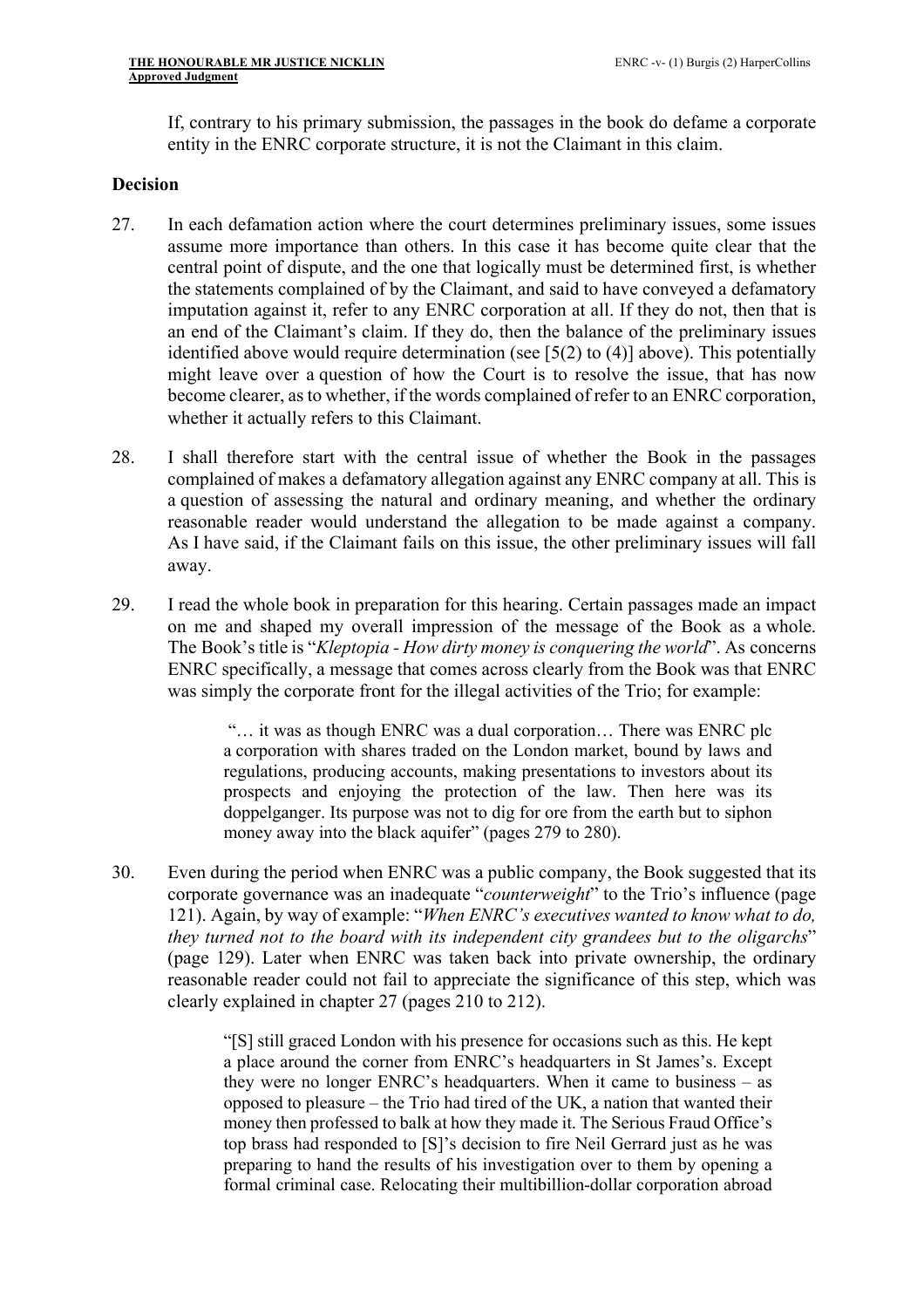was the least the Trio could do to register their dissatisfaction – not to mention making it harder for the SFO's bureaucrats to come meddling in their affairs.

As a new home for their corporate personage, the Trio had selected Luxembourg, a friendly destination for those keen to avoid tax, scrutiny and other encumbrances. To move ENRC from London would be tricky, however. After all, they had sold almost a fifth of the company's shares, which were traded on the exchange…

… Of the new, non-public company, the Trio would own 60 per cent, the Kazakh state 40. When you added the new loan to old debts, this company would owe … more than \$7 billion, equivalent to three years' profits. There was a danger in that: the banks could squeeze and squeeze, and ultimately start seizing the Kazakh mines that pumped out all that cash. But that was where having a state on the team was so helpful. It was in Kazakhstan's power simply to confiscate those mines, invoking some law or other, should anyone other than those anointed with [N's] patronage try to lay hands on them…

... By the end of 2013, the Trio's corporation was private once more, safely shifted to the duchy. They had not even had to bother handing over so much as a business plan…, they retained sole right to appoint the management, and even the Kazakh regime's own bankers knew Kazakhstan was ultimately on the hook for the Russian billions that had bailed the Trio out…"

- 31. A more general theme of the Book is that corporate structures, and the opacity of ownership of companies and property, enable criminal activities, particularly the laundering of the proceeds of crime and the plundering of resources to flourish. A second aspect is the suggestion by the author that such corporate structures are used not only as a front by wrongdoers but also a shield and occasionally as a weapon. An illustration is the comment, at page 173, "*the corporation itself – an idea, incorporeal, a thing that could not be impoverished or incarcerated – would carry any punishment.*"
- 32. This is the context in which the reader arrives at the section complained of by the Claimant. I am quite satisfied that the section of the words complained of from pages 283 to 287 suggest that the deaths of Bekker, Bethel and Strydom were suspicious. The text suggests that there could be grounds to suspect that there they might have been killed to stop them from revealing information about "*the ENRC unit at the heart of the suspected corruption*". This is reinforced when the narrative returns to the deaths in question at pages 308 to 309. There, readers are told, by way of update, that in 2020 investigation into the deaths of Bethel and Strydom was taken over by the FBI. But a reader who concluded that had the men had been murdered, in order to silence them, would be avid for scandal. Similarly, no reasonable reader could conclude, from the single paragraph relating to Jon Mack that he had been poisoned or even that there were grounds to suspect him of being so. That is an unreasonable and forced meaning. The importance of the section is more that Jon Mack believed that he had been poisoned, by whom is not specified, and that this had led him to terminate his involvement with the SFO investigation into ENRC.
- 33. The concluding sentences of that section echo one of the broad themes I have already noted: that, even if the SFO investigation reached a conclusion too adverse to ENRC,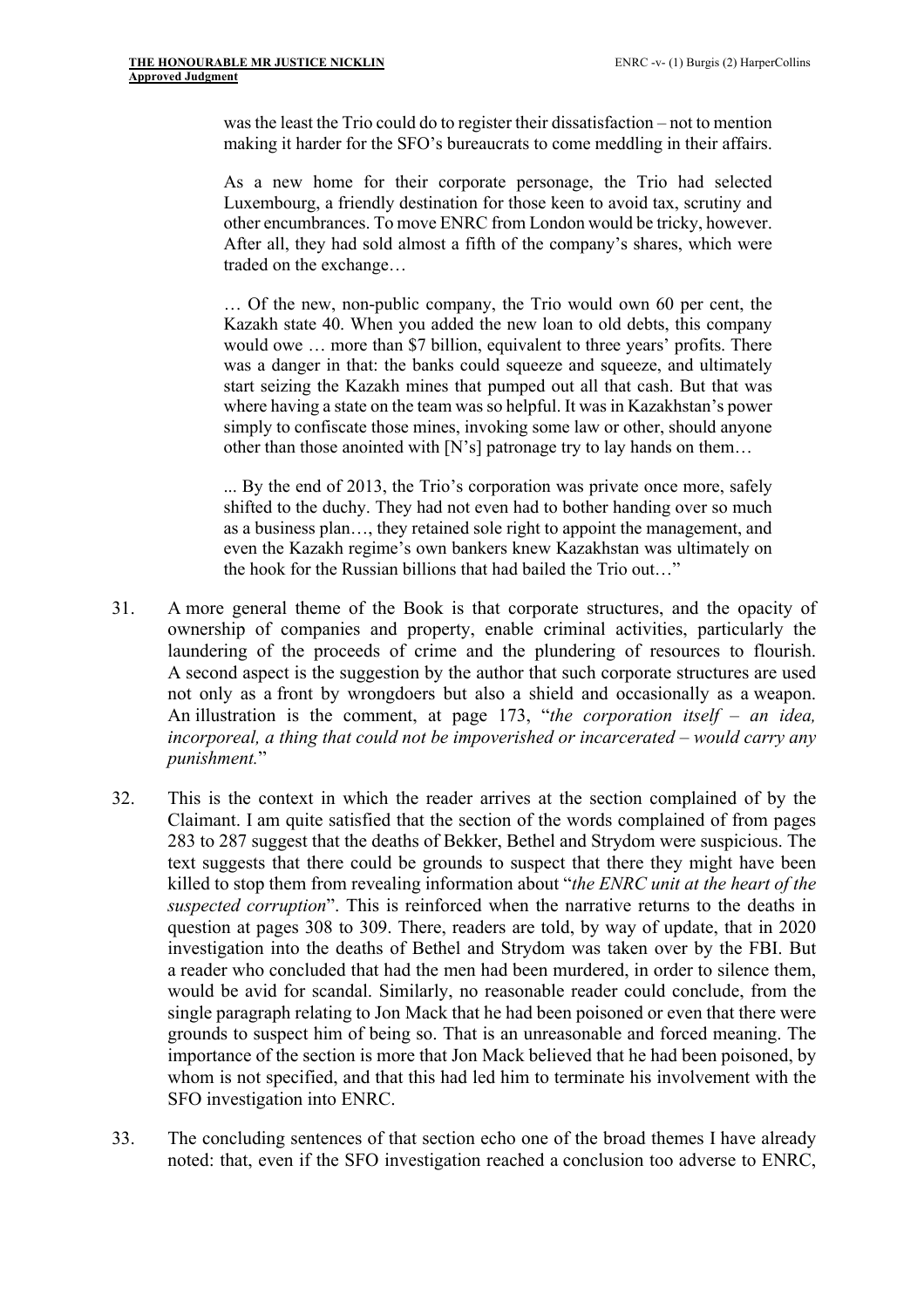any punishment was likely to be felt only by the corporation and not "*the Trio or their lieutenants*".

- 34. Does this text refer to or in any way reflect adversely upon a corporation? In my judgment, it does not. The Book portrays ENRC as little more than a front for the operations of the Trio. It would be unreal for the reasonable reader, at this stage of the Book, to attribute or link the suspicious circumstances of the deaths of Bekker, Bethel and Strydom and Mack's belief he had been poisoned to a corporate entity. If a reader paused to consider the role played by ENRC in these events, the impression is the one that is consistent throughout the Book, that it was being used as the vehicle for criminal activities, or, as Mr Caldecott QC submitted, occasionally sometimes as the target. It was not the organiser of them. The Book does not make that allegation either in terms or by implication. In the sections of the text complained of by the Claimant, this message is reinforced by repeated references to "*the Trio's corporation*", "*the Trio's African mining interests*" and "*the Trio's people*". There is an unreality at the heart of the Claimant's pleaded meanings. They attribute, to a corporate entity, actions, and a motive, that it simply cannot have. Only individuals can carry out acts of murdering or poisoning. Only individuals can be motivated to do so to protect some business interests. A company cannot. I reach that conclusion not by application of 19th century legal precedent but by a straightforward application of the principles that guide the determination of natural and ordinary meaning to the text of this book.
- 35. As I have indicated, the Book does not allege that Bekker, Bethel and Strydom were murdered or that Mack was poisoned. In so far as it suggests that these events were suspicious, the ordinary reasonable reader would conclude that the finger of suspicion point pointed at individuals – some of whom a reader might conclude fell under suspicion are named in the chapter and in other places in the book - not at a corporate entity of ENRC. There is no suggestion, for example, that there was any corporate sanction for these actions. Those with a motive for acting against the four men would plainly be understood to be the individuals that stood to lose out, either if the information they had was revealed or their investigations went further. That was not a corporation. The reference is clearly to those who were using ENRC for their own gain by unlawful means. Nor does the Book implicate any corporate entity in suspicion of wrongdoing. It does not even suggest that the company's role in these events merited investigation. In respect of that last point, it is perhaps best demonstrated neatly by asking who, on the evidence presented in the Book, would be the target(s) of any police investigation into the men's death. Of the many names that might appear on this list of suspects, no ordinary reasonable reader would conclude that ENRC would be amongst them.
- 36. I accept that it is possible to make an allegation that implicates a company in murder, for example, as I gave earlier, by stating that it procured it or to suggest that a company is legally or morally responsible for a murder. But this Book does not make any such allegation against ENRC. In short, the Book does not bear the defamatory meaning contended for by the Claimant because, read in their proper context, the allegations complained of by the Claimant do not refer to any ENRC corporation.
- 37. The conclusions I have reached so far concern the hardback copy of the Book without the Afterword. If the Afterword, published in the paperback, is also taken into account in the assessment of meaning, then the Claimant's position is weaker still. The Claimant's claim that the Book had alleged that it had had Bekker, Bethel and Strydom murdered is reported, and expressly rejected, in the Afterword. The reader is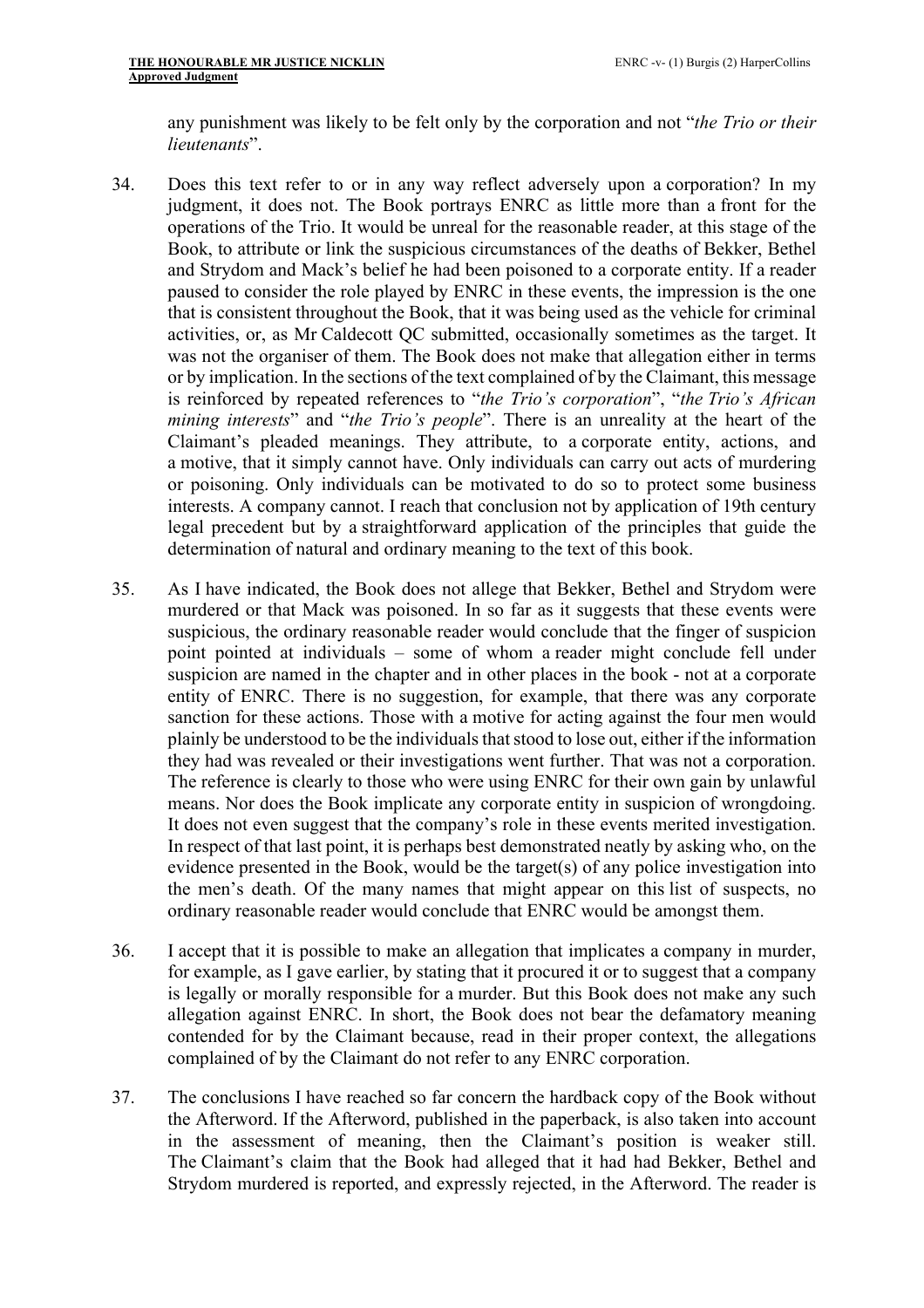told, in terms, that if s/he rereads chapters 36 and 39, the Book states that it is not yet known what befell these men "*or at whose hand*". Against that very clear statement, a reader who nevertheless concluded that the Book was alleging that these men had been murdered would be perverse.

38. I can readily accept that the sections of the Book complained of by the Claimant do bear the Defendants' Meaning (see  $[6(b)(3)]$  above), but that meaning is not defamatory of the Claimant or any corporate entity. More generally, I would accept that the Book bears other meanings that are defamatory of the Claimant. Most strikingly, the impression I got from reading the Book was that ENRC was the corporate front – "*a charade*" – for the Trio, and it was used by them for criminal activities including corruption, money laundering, theft and embezzlement. Perhaps a striking example of this is the section of the Book from, page 281 (part of which I have already quoted above):

> "Down in South Africa, in 2011, ENRC paid \$295 million for a manganese prospect. The money went to a company with unnamed owners. Two years later, ENRC's annual report noted in a single paragraph on p.82 that the manganese prospect was now considered worthless. It was as though ENRC was a dual corporation, a cousin to Ernst Fraenkel's dual state. There was ENRC plc, a corporation with shares traded on the London market, bound by laws and regulations, producing accounts, making presentations to investors about its exciting prospects, and enjoying the protection of the law. Then there was its doppelganger. Its purpose was not to dig ore from the earth, but to siphon money away into the black aquifer...

> … ENRC went ahead and bought Congolese mines and prospects. But not directly from the Congolese state, which owned them in the name of the Congolese people. No first they were sold to [name]. [He] would pay a modest sum for the asset, then ENRC would pay multiples of that sum to one of [the person's] front companies. [That person] and anyone he chose to cut in, would make instant profits running to hundreds of millions of dollars, at the expense of the state entrusted with the care of the world's poorest population. And ENRC's shareholders on the London Stock Exchange lost too, because the company was paying far more than if it had bought the assets from the state directly. Once again, its purpose seemed to be to shift money from the open books of a public corporation to the closed ledgers of the financial secrecy system.

> Neil Gerrard concluded of ENRC that 'the majority of its African business appeared to represent the proceeds of criminal conduct.' There was always a cover story, a paragraph or two of business jargon to justify the enormous expense. That was supposed to be all the City moneymen ever wanted; a tale they could agree to tell one another so that everyone could keep getting richer, so that more wealth could be extracted from the rest of society."

39. That passage neatly encapsulates one of the key themes of the Book. It is one of the passages that contributes to the corruption meaning I have identified. Such a meaning is one that an ordinary reasonable reader would understand to refer to the corporate Claimant and is defamatory of it. At the hearing I asked Ms Page whether the Claimant's decision not to complain of this or any similar meaning was deliberate. She confirmed that it was.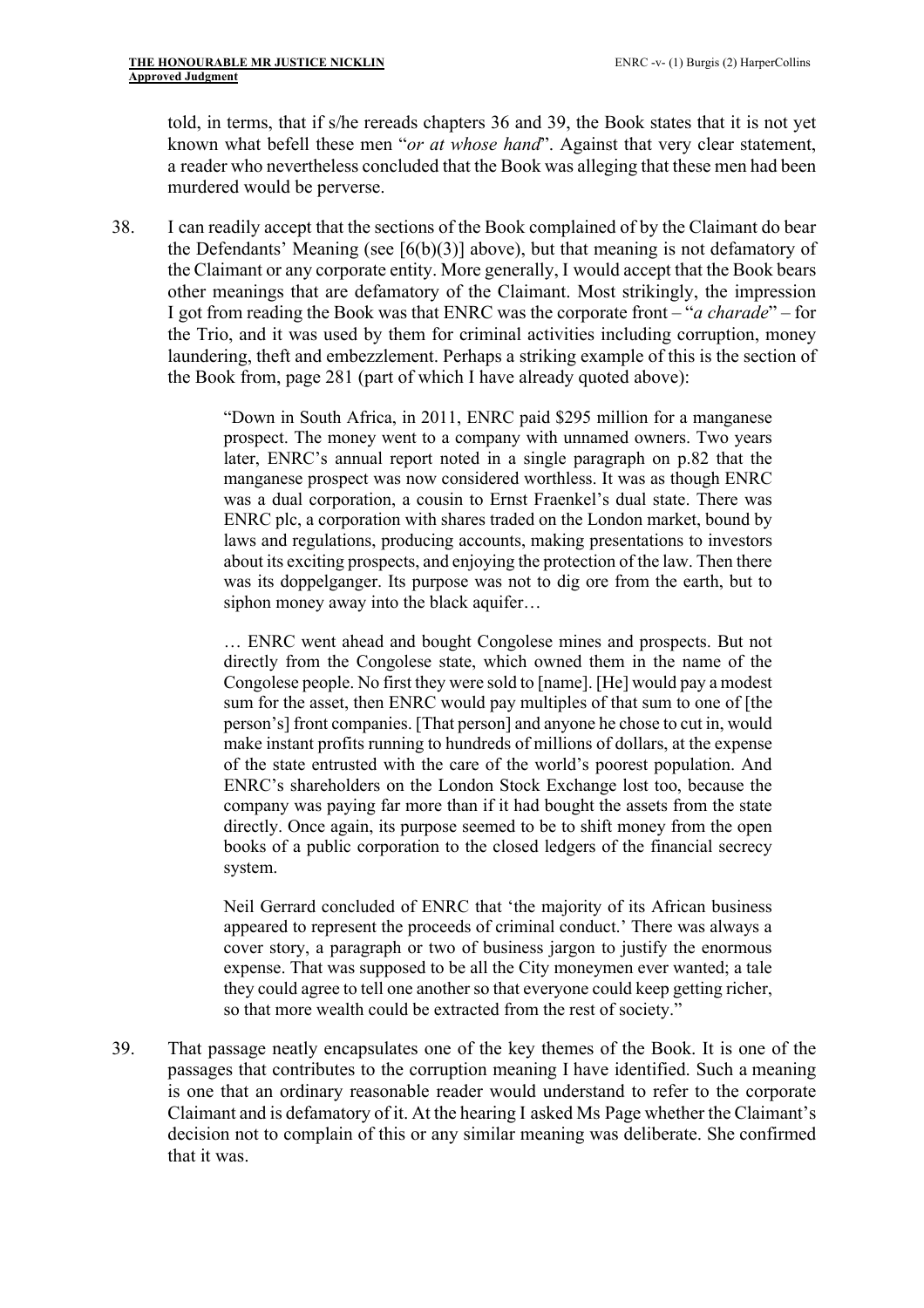40. In light of the ruling that I have made, it is not necessary for me to determine the other preliminary issues that were directed for trial, which do not arise. Subject to any further submissions that I will hear shortly, it would appear to me that the consequence of this ruling is that the Claimant's claim must be dismissed and judgment on the claim should be entered for the Defendants.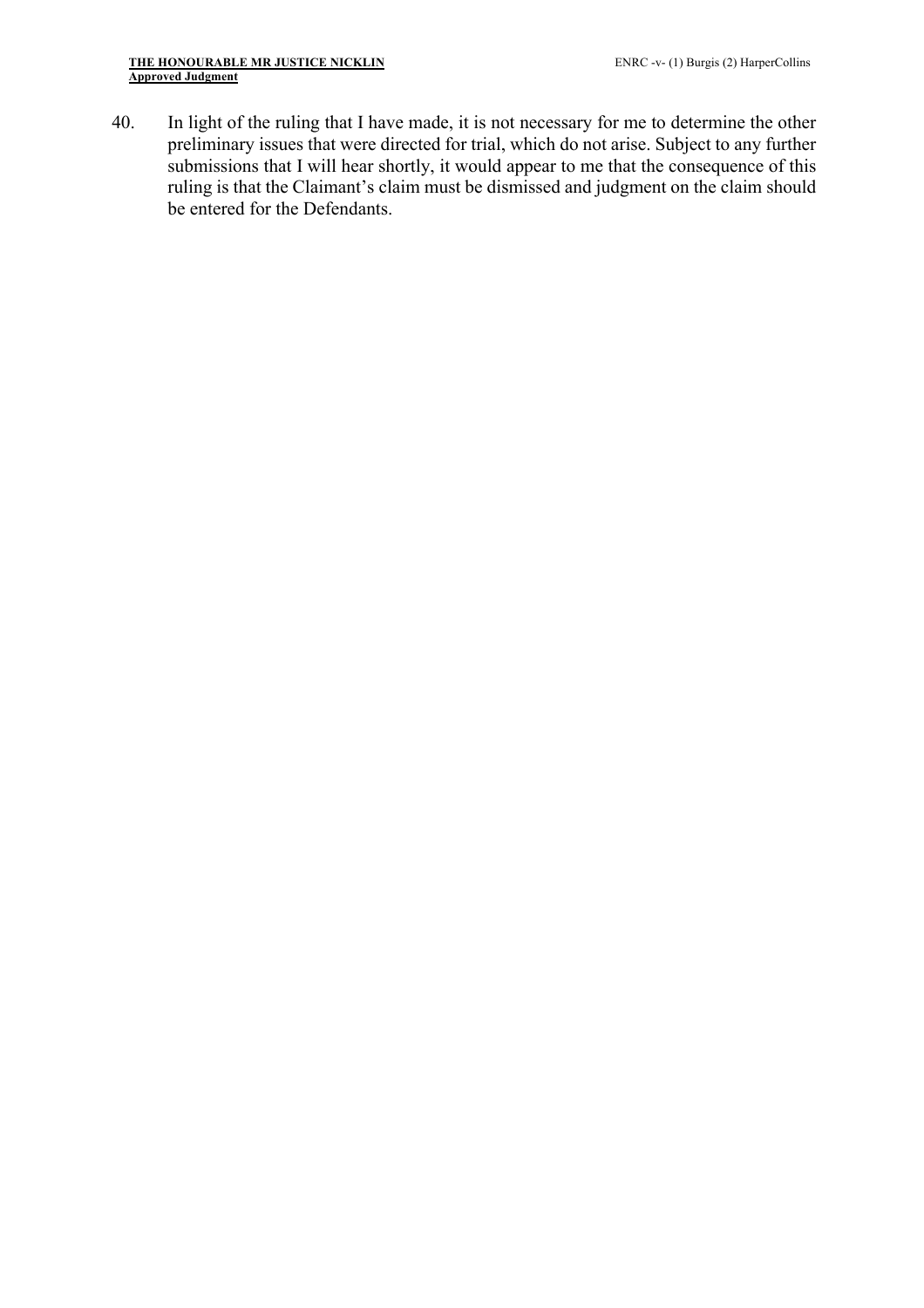## **APPENDIX**

### *Kleptopia: How Dirty Money is Conquering the World*

#### **(pp. 283-287)**

… Some of the money with which [G] operated his bribery ring was alleged to have come from Och-Ziff. Some of it, the prosecutors suggested, had come from 'Mining Company 1'. This company, it was plain to see, was the Trio's corporation, ENRC. Neil Gerrard had heard something similar during his investigation: some of the millions [H] authorised for deals with [G] were denominated as bearer notes. That meant they could be passed on like cash to any ultimate recipient without leaving a trail.

Too many mouths were opening. But some were closing. Katumba died in a plane crash in 2012. In 2016 the charred corpse of Andre Bekker was found on the back seat of a burned-out Audi in a Johannesburg suburb. Bekker, a chipper Afrikaner who liked a pint, had been a mining geologist. He had assessed the value of a manganese prospect in the Northern Cape – the one ENRC bought for \$295 million. Bekker knew the prospect was hopeless, that the valuation must have been inflated to push up the price. And he had started telling people as much.

Jim Gorman had died in the same city four years earlier. A Scot with a long career in mining, he had been [H]'s number two. Lately he had been talking about a plan to hive off ENRC's Africa division. After a boozy night out with his colleagues, he took himself off to bed at the nearby hotel where they were staying. Normally, he would have been the first down to breakfast in the morning. When he didn't appear, his colleagues went up to his room. They found him there, lifeless. Gorman had had a bad heart. Maybe it had just given out of its own accord, those who knew him thought. Until they heard what had happened in Springfield, and started to wonder.

Gorman's replacement as [H]'s deputy was James Bethel. Bethel worked closely with his old university friend and fellow South African, Gerrit Strydom. Both were in their forties and decided, in 2015, to leave ENRC. Bethel, for one, remarked that he had grown tired of [H]'s imperious manner. Then again, he had spoken of some business venture he and Strydom were cooking up with [H], outside ENRC. The main part of his job had been to run the operations in Congo. That was the centre of the corruption that Neil Gerrard believed he had started to detect when he was fired, and which the Serious Fraud Office's investigators were now apparently pursuing. The investigators had sent word to Bethel: they wanted to meet him. Strydom, for his part, had headed the ENRC subsidiary through which, Gerrard's people believed, payments to [R] had been funnelled.

Bethel and Strydom were bikers. In May 2015 they set off on a classic trail: Route 66. They flew to Chicago, picked up Harleys, and by May 6 had reached the town of Springfield, Missouri. They checked into a hotel, La Quinta Inn, taking separate rooms. On the third morning, they did not emerge. At 1 p.m. hotel staff opened the doors to their rooms. Strydom was lying naked on his bed. Bethel was on the floor of the bathroom in his underwear. Both were dead.

When the news reached SFO headquarters in London, the investigators on the ENRC case were alarmed. They scrambled to contact the Springfield police and ask them to secure the evidence: the men's phones, effects and so on. But the police were dealing with a representative of ENRC, who was assisting them. His name was [M].

[M] had left BP shortly after his strange performance during the Kremlin's campaign against its Russian venture. He had returned to the region he'd covered for the US National Security Council,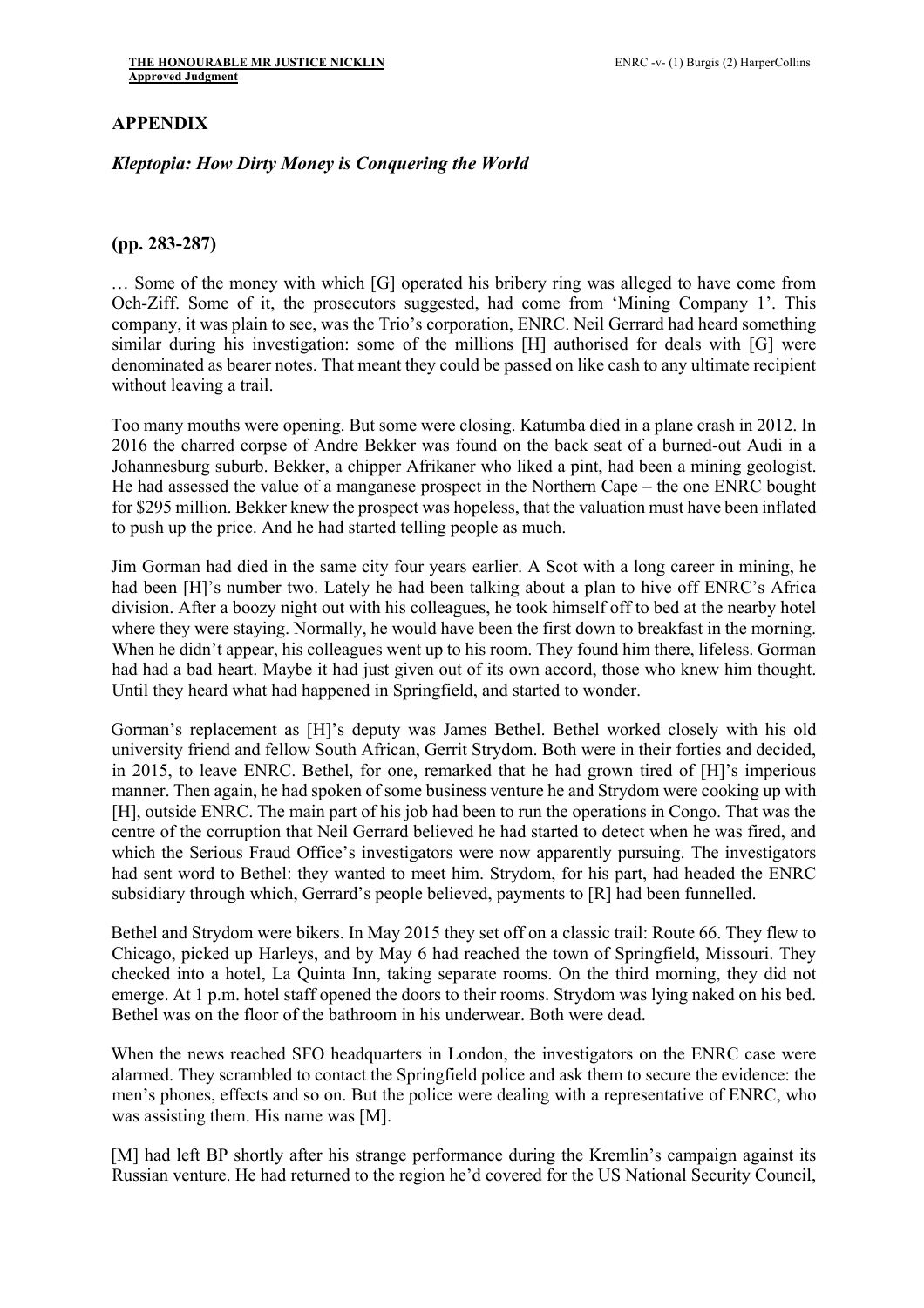Africa, this time for his new employer: ENRC. During Neil Gerrard's investigation, he had been curious about what exactly [M] did to earn his pay. Clearly he was one of [H]'s crew; [H] would send him to debrief his underlings after Gerrard's team interviewed them. His contract was for the provision of services in 'Africa generally and in Zimbabwe in particular'. When Gerrard interviewed [M] he was accompanied by a lawyer who, Gerrard would later learn, also represented the designated Mugabe 'crony' [R]. Neither the lawyer nor [M] had clarified [M]'s job description to Gerrard's satisfaction. And now here [M] was, representing the Trio's corporation in the wake of the sudden deaths of two men who had held senior positions in the ENRC unit at the heart of the suspected corruption. It was [M] who the local police detective hoped might provide the codes to unlock the men's phones. Some codes did arrive, but if the US authorities ever checked them for evidence relating to the corruption investigation, no one told the SFO's investigators. The phones spent so long stashed in police storage that in time they, like their owners, died.

The bodies were taken for autopsy by the local coroner. His facility was poorly equipped. He lacked the necessary microscope kit to determine the nature of specks he detected in the men's cells. His office had a contract with a substandard local lab; when he sent off samples for toxicology tests, only partial results came back, and the report was not added to the police file. Another coroner turned up, a private one paid for by the Trio's corporation, ENRC. His name was [B], America's only celebrity medical examiner. He had made a career working on contentious deaths, from John F. Kennedy in Dallas to Michael Brown, the young black man shot by the police in Ferguson in 2014. From time to time, he would appear on Fox News to opine on some case or other. Neither he nor the local coroner could establish the cause of death, so they sent samples to the Centers for Disease Control and Prevention, the federal agency in charge of handling threats to public health. In London, the SFO's investigators regarded the provenance of these samples with suspicion. Had a chain of custody, which would have ensured they were not tampered with, been maintained? No one seemed to know.

The CDC's tests identified malaria in the samples. Its scientists did not conclude that this was necessarily what had killed the men. Nonetheless, six weeks after the bodies were found, the Springfield Police Department announced the cause of death: cerebral malaria. For some who knew the pair, that made sense. They had been on a fishing trip together in a malarial stretch of Zambia a couple of weeks before departing for the US. That was about the usual length of time malaria took to develop, from the mosquito bite, through the gestation of the parasites, to their surge into the bloodstream and devastation of the organs. Then again, Bethel at least had not mentioned being bitten; they had both been feeling ill on the road but he had seemed perfectly compos mentis on the phone a few hours before he died. And there was another anomaly, one that only a trained eye could catch. A malaria expert could tell you that a multitude of factors affected the speed at which the disease developed over many days as well as its severity, from the size of the mosquito's injection to the state of the host's immune system. That meant that the chances of two people contracting malaria at the same time and then dying within hours of each other were effectively nil. Unless, however, they had been bitten by the very same mosquito. Bethel and Strydom had been fishing together: that could have happened. Except that it hadn't: when the CDC tested the samples, they found the parasites had different genotypes. They could only have come from different mosquitoes.

Malaria, it seemed, had not killed James Bethel and Gerrit Strydom. Which left the question: what had?

In London and Africa, colleagues of the dead men shuddered.

### **(pp. 308-309)**

The Trio's African mining interests were secure. And yet, from time to time, the past would threaten to bubble up to the surface. The former employer of Andre Bekker, the geologist found dead in the